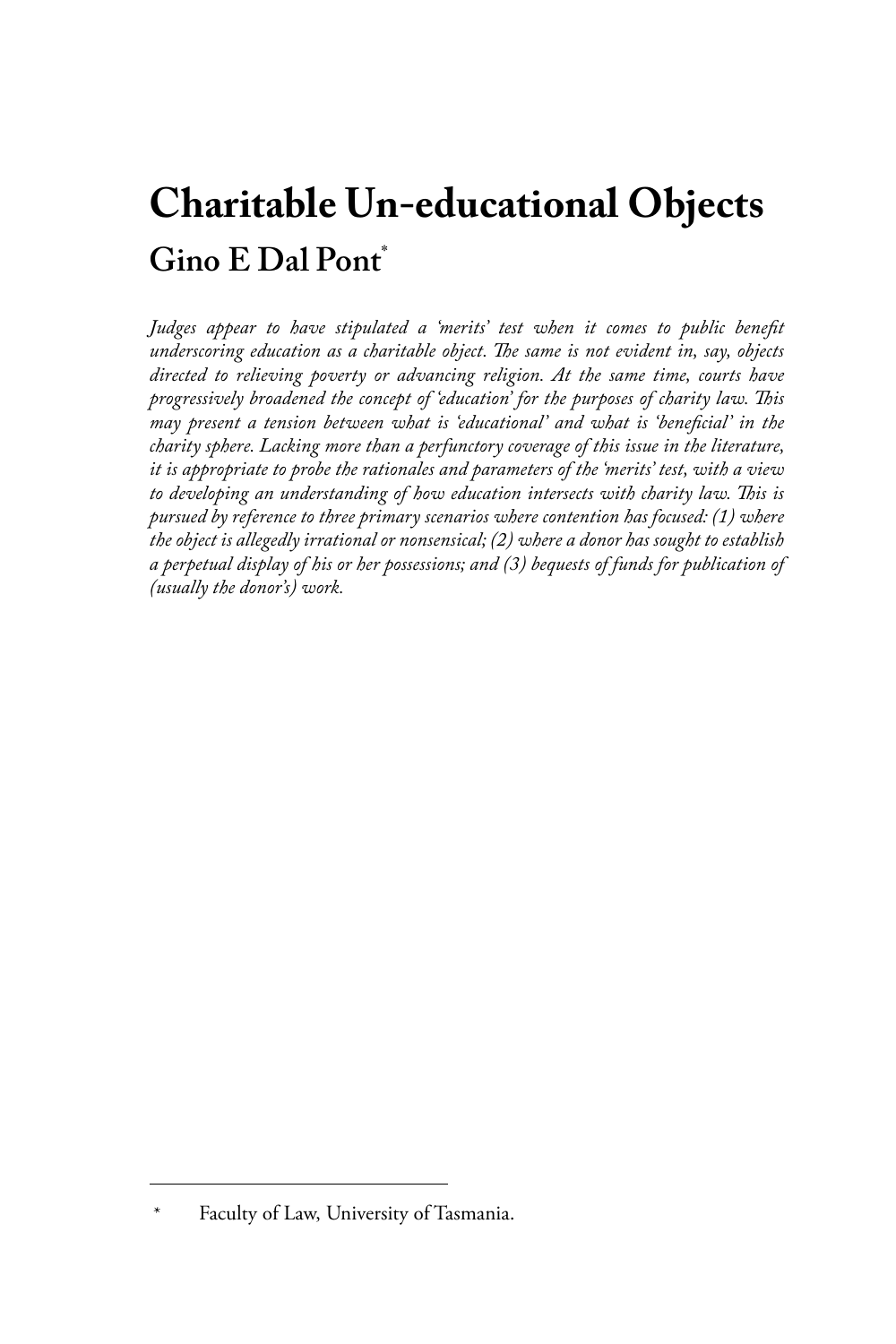- I. CONTEXT
- II. Targeting Merit Under Education Head
- III. **IRRATIONAL OR NONSENSICAL**
- IV. Public Cultural or Artistic Displays
- V. Funding of Publication and Distribution of Works
- VI. Where Does This Leave Us?

#### **I. Context**

The concept of 'charity' has challenged common law judges for **L** hundreds of years. It has been judicially described as a "difficult and very artificial branch of the law",<sup>1</sup> one "full … of anomalies"<sup>2</sup> and an area in which "many fine distinctions have been made".3 And Lord Evershed, Master of the Rolls, once remarked that "[a]ll those who practise in this branch of the law know how infinite is the variety of the decided cases, how extreme sometimes are the refinements, and how apparent on occasions the contradictions which those cases demonstrate".<sup>4</sup> Propelling these difficulties, distinctions, refinements and contradictions is the insistence at general law that an object is either charitable, or it is not; there is, in this regard, no legally recognised and effective intermediate (partially charitable) category. Charity law has, to this end, so occupied the judicial thought because, in the words of Oliver Wendell Holmes, "where to draw the line … [is] pretty much everything worth arguing in the law".5

Complicating this line-drawing exercise are various characteristics of the concept of 'charity' espoused by the law, sometimes verging on the paradoxical. For instance, while it is acknowledged that 'charity' must reflect time and place, judges not infrequently refer to the *Statute*  of Charitable Uses from 1601.<sup>6</sup> Also, whereas the law attributes a legal meaning to 'charity', this mostly functions to reduce its precision

<sup>6.</sup> (UK), 43 Eliz I, c 4 (also known as the Statute of Elizabeth I) [*Statute of Charitable Uses*].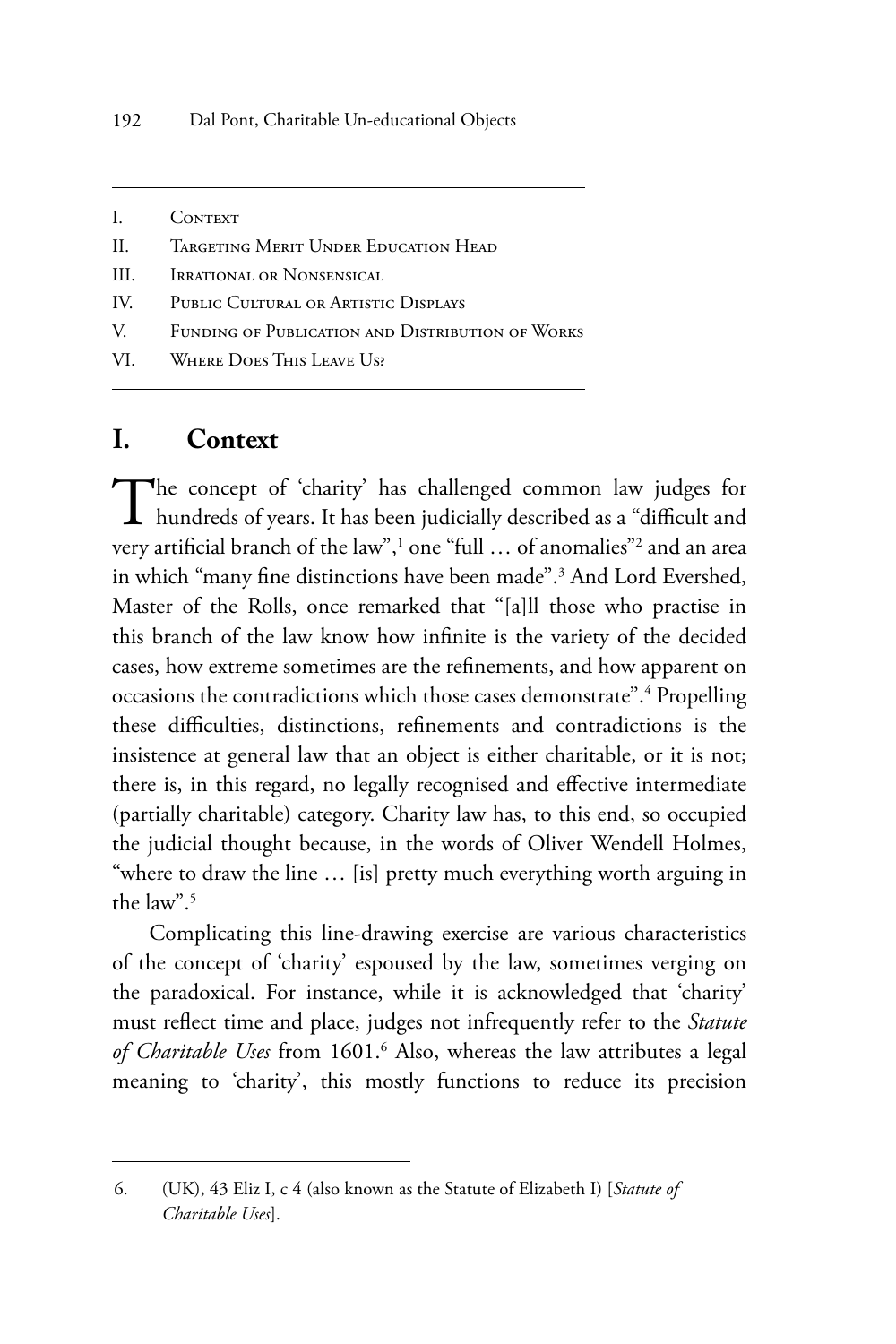compared to its dictionary meaning.7 The legal meaning is not confined to relieving poverty, but encompasses the 'advancement' of other objects,<sup>8</sup> the 'protection'9 and 'preservation'10 of others, and the 'beautification' of others again.11 At law, therefore, 'charity' not only has a broader object base than conveyed in ordinary parlance, but a corresponding more expansive panoply of methods for achievement.

There are other peculiarities too. 'Charity' is often assumed to coexist with altruism, but the motive for pursuing an object is not determinative of its status as charitable.12 Historically charitable objects have been treated as exclusive of governmental ones, but the convergence between the second and third sectors in the modern welfare state have muddied any such distinction.<sup>13</sup> At the same time, governmental expectations that charities become increasingly self-supporting have prompted some confluence between charity and business.<sup>14</sup> Perhaps it should prove unsurprising, therefore, that the historically strict charity-politics divide, to some degree or another, has witnessed dilution in the primary common law jurisdictions.<sup>15</sup>

Charitable objects have traditionally been facilitated through the vehicle of a (charitable) trust — which is capable of coexisting with other legal structures<sup>16</sup> — and in this sense represents the principal qualification to courts' traditional refusal to enforce purpose trusts. There emerges a paradox here too: as while the beneficiary of a purpose trust is the purpose itself — in turn explaining judicial remarks such as that "[a] charitable trust does not have a beneficiary"17 — individuals nonetheless benefit from the performance of charitable objects (sometimes termed 'ultimate beneficiaries').

<sup>7.</sup> See Gino E Dal Pont, "Charity Law: 'no magic in words'?" in Matthew Harding, Ann O'Connell & Miranda Stewart, eds, *Not-for-Profit Law: Theoretical and Comparative Perspectives* (Cambridge: Cambridge University Press, 2014) ch 4.

<sup>8.</sup> Principally education and religion.

<sup>9.</sup> Such as the protection of the public from natural disasters.

<sup>10.</sup> Such as the preservation of flora.

<sup>11.</sup> Such as the beautification of a locality via a public park.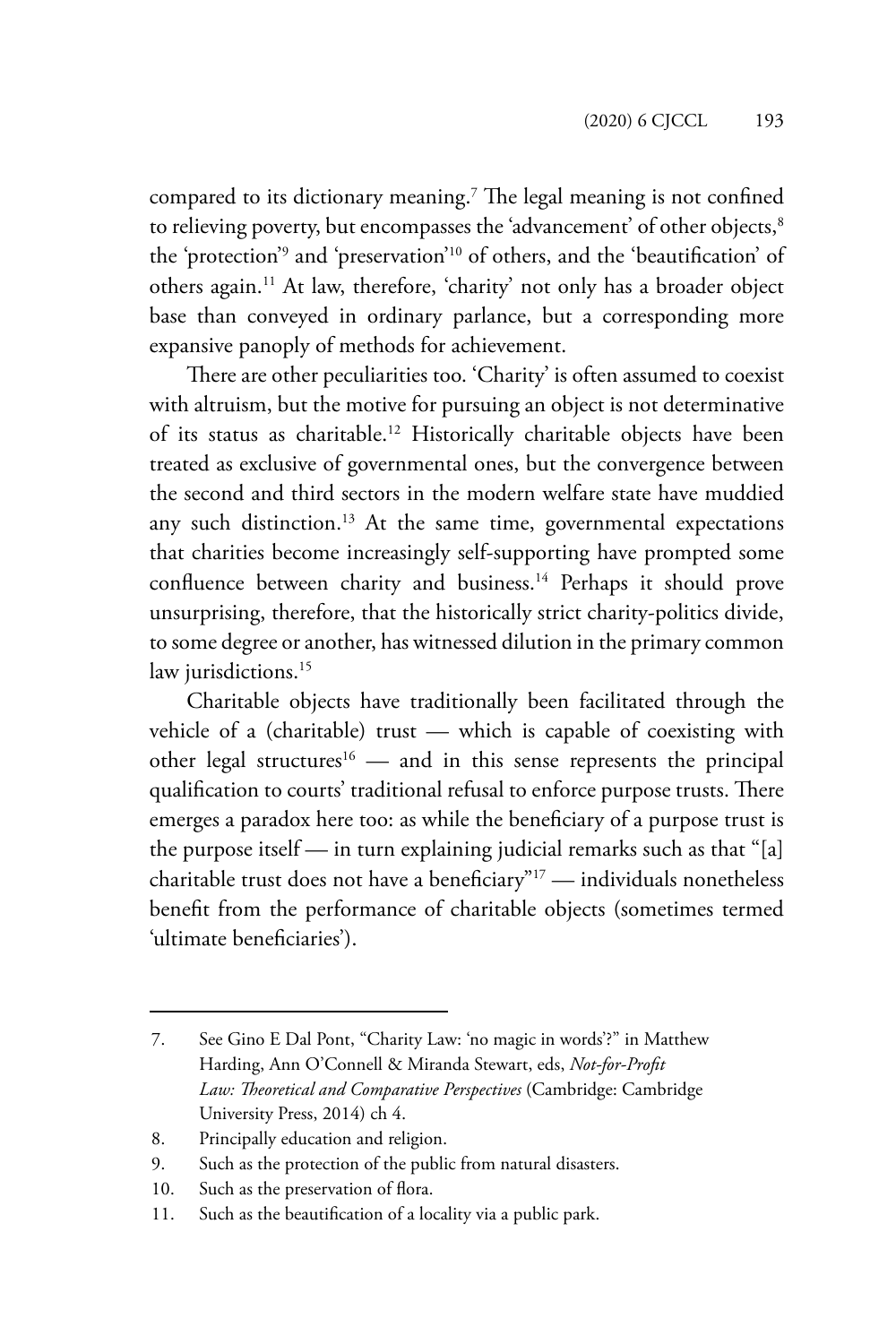There is then the core notion that charitable objects must serve what was historically termed a "public use".<sup>18</sup> Indeed, the 'public' element underscoring charitable objects is primarily what informs their favourable treatment by the law (including the benign construction of charitable bequests). There is nonetheless again some paradox; identifying the 'public' has not only largely been approached from the perspective of who is *not* the public,<sup>19</sup> but from other than a quantitative standpoint. This in turn dictates that merely because thousands may benefit from an object may not substantiate its 'public' character, just as the fact that few may benefit may not prove conclusive against it.

The notion of a 'public use' has translated to an inquiry into 'public benefit'. What marks a charitable object, accordingly, is whether it enures for the 'benefit' of the 'public'. It is not difficult to imagine the challenges for judges in distinguishing — in a binary fashion — what is, from what is not, a benefit to the public. This not only assumes the ability to conceptualise the relevant public, but that of making an assessment of 'benefit' thereto. That judges are not necessarily well positioned to make the latter assessment explains the tendency to proceed on an assumption that an ostensibly charitable object — that is, one that falls within accepted categories (or 'heads') of charity, namely the relief of poverty, the advancement of religion and the advancement of education — exhibits the requisite benefit.20

Making this assumption when it comes to relieving poverty is defensible; indeed, to argue that relieving poverty is not beneficial to the public presents a practically insurmountable hurdle. But the increasingly secular nature of Western societies may raise questions over whether all religious objects should be assumed to benefit the public.<sup>21</sup> Yet aside from such objects that are clearly illegal or contrary to public policy which charity would never have countenanced to commence with -

<sup>18.</sup> *Jones v Williams*, (1767) 27 ER 422 (Ch (Eng)) at 422, Lord Camden LC.

<sup>19.</sup> Following the leading case of *Oppenheim*, *supra* note 1.

<sup>20.</sup> See Dal Pont, *Law of Charity*, *supra* note 12 at 66–67.

<sup>21.</sup> See, to this end, the comments in Kirby J's dissenting judgment in *Commissioner of Taxation of the Commonwealth of Australia v Word Investments Ltd*, [2008] HCA 55.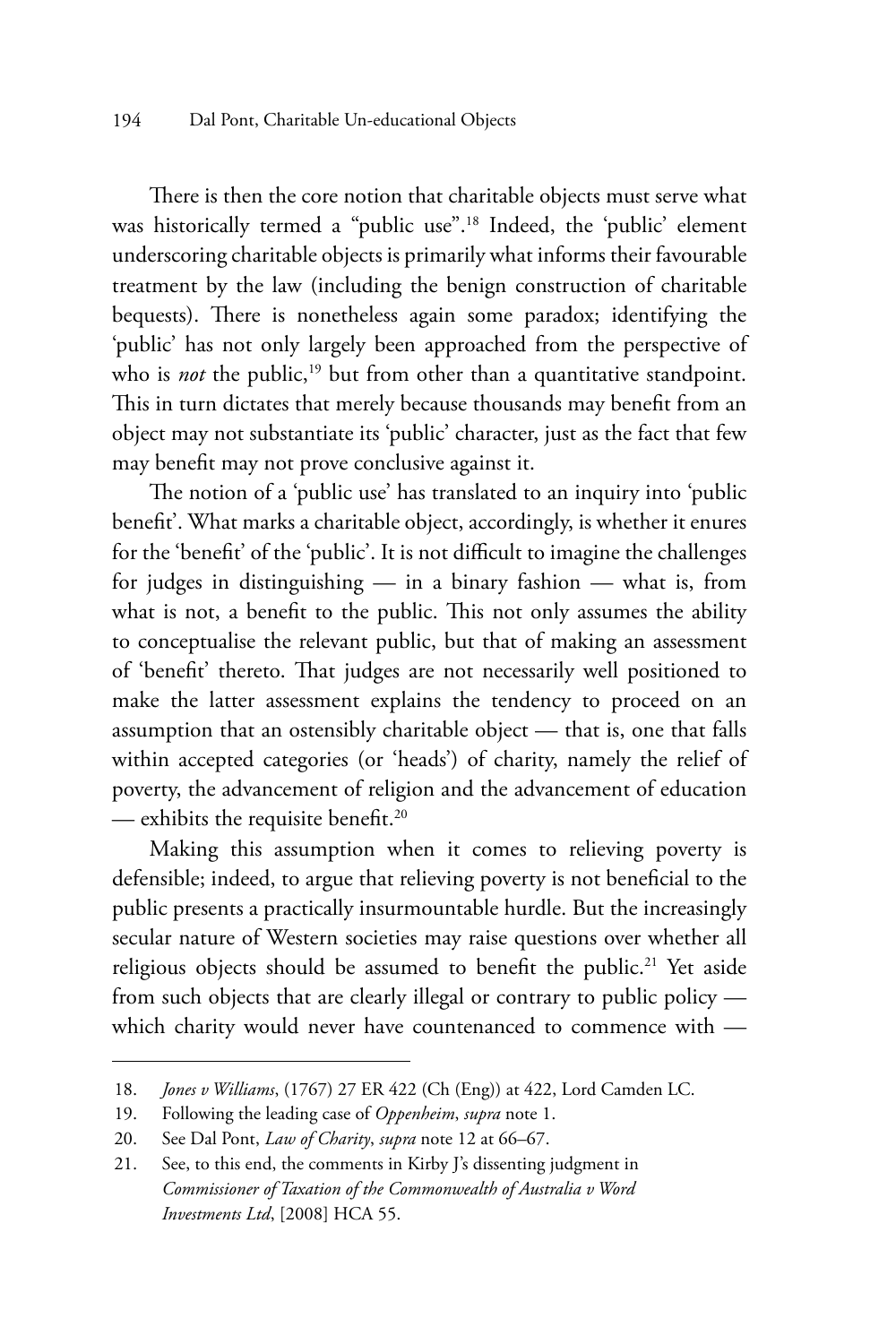the freedom of religious belief and practice endemic to these societies has largely disinclined judges, without some statutory mandate,<sup>22</sup> from probing 'benefit' in this context, at least not so far as this can translate to an inquiry surrounding the merit of that belief or practice.<sup>23</sup>

# **II. Targeting Merit Under Education Head**

The same cannot necessarily be said vis-à-vis the advancement of education 'head' of charity. It may be accepted that there may be any number of compelling reasons why public benefit from education is assumed: speaking in general terms, vocational or professional education prepares a person for the workforce; education of schoolchildren assists in the development of young minds; education in general terms may provide a catalyst for problem-solving; education has been positively linked with good citizenry, reduced crime and enlightened attitudes; the list could go on. It is understandable, therefore, why the law has long been inclined to foster its advancement under, *inter alia*, the charitable umbrella.24

The foregoing is not to say, however, that every form of education will, simply by virtue of evincing a tendency to educate, benefit the public. As

<sup>22.</sup> *Cf*. *Charities Act 2011* (UK), c 25, s 4(2); *Charities and Trustee Investment (Scotland) Act 2005* (Scot), ASP 10, s 8(1) (which oust any presumption that a charitable object is beneficial to the public).

<sup>23.</sup> What may appear an outlier in this context is the House of Lords' decision in *Gilmour v Coats*, [1949] AC 426 (HL (Eng)), which struck down a trust to apply income for a community of cloistered Catholic Carmelite nuns, who devoted their lives solely to prayer, contemplation, penance and intercessory prayer within their convent, on the ground that it lacked provable public benefit, viewing the efficacy of intercessory prayer as "outside the region of proof as it is understood in our mundane tribunals" at 453 per Lord du Parcq. However, the decision targeted not the merit of the activities in question but whether they could be proven, to a legal standard, to benefit the public. Other courts have proven less prescriptive in this regard: see *e.g. Re Howley*, [1940] IR 109 (IHC); *Crowther v Brophy*, [1992] 2 VR 97 (VSC (Austl)).

<sup>24.</sup> Indeed, several of the purposes listed in the preamble to the *Statute of Charitable Uses*, *supra* note 6, target education.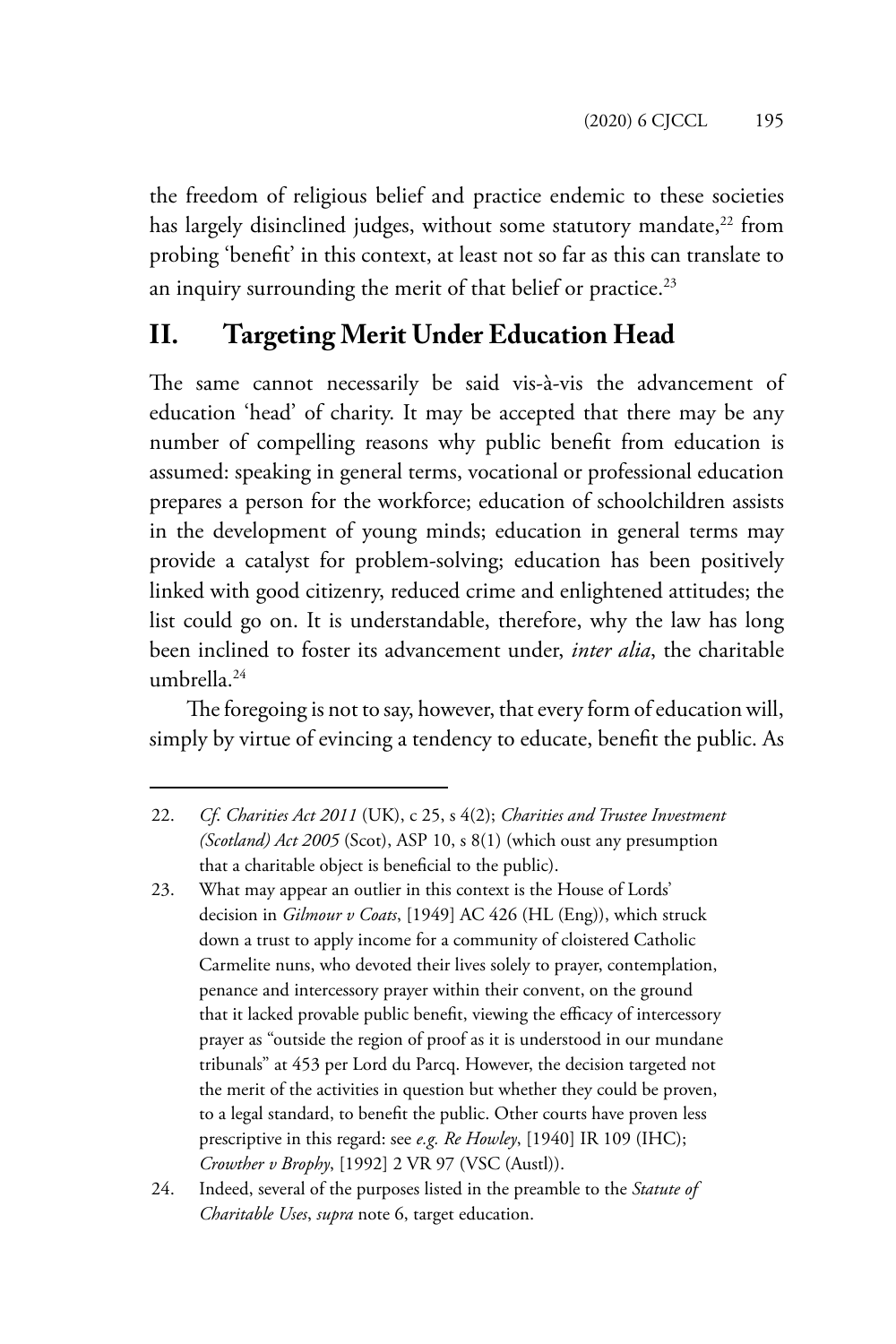foreshadowed above vis-à-vis religion, subject matter of education that is illegal<sup>25</sup> or otherwise contrary to public policy<sup>26</sup> misaligns with the 'benefit' element. The fact that the law has declared an object illegal or against public policy, after all, reflects a prevailing judgment concerning (a lack of) public benefit, which charity law can hardly override.

Otherwise, courts have not been stringent in approaching the concept of 'education' for the purposes of charity law. This has revealed few, if any, topics incapable of being the subject matter of education.<sup>27</sup> It has, perhaps more significantly, broadened the manner(s) in which education may be advanced. These are hardly confined to formal course instruction and, as elaborated in Part IV of this article, in the context of artistic appreciation can comprise what is little more than observation.

The very breadth of education, and the avenue(s) for its advancement, cannot other than influence (and possibly broaden) questions of 'benefit', especially to the extent that, as noted above, this is essentially presumed

- 26. Public policy can, however, shift with time and place: see *e.g. Manners v Philadelphia Library Company*, 93 Pa 165 (1880) (where the Supreme Court of Pennsylvania remarked that "if the primary object of the trusts of the will is to disseminate infidel views, or to attack the popular religion of the country, it would be the duty of a court of equity to declare such trusts to be against public policy and therefore void" (at 174); this would no longer be so in modern pluralist society).
- 27. Sargent v Cornish, 54 NH 18 (Super Ct 1878) (describing as charitable purposes "[n]ot merely the means of instruction in grammar, or mathematics, or the arts and sciences, but all that series of instruction and discipline which is intended to enlighten the understanding, correct the temper, purify the heart, elevate the affections, and to inculcate generous and patriotic sentiments, and to form the manners and habits of rising generations, and so fit them for usefulness in their future stations" (at 22)); Lloyd v Federal Commissioner of Taxation, [1955] HCA 71, Kitto J (describing education as "unquestionably much wider than mere book-learning, and wider than any category of subjects which might be thought to comprise general education as distinguished from education in specialized subjects concerned primarily with particular occupations" (at 11)).

<sup>25.</sup> For instance, the example given by Harman LJ in *Re Pinion*, [1965] 1 Ch 85 (CA (Eng)) [*Re Pinion*] that a school for pickpockets or prostitutes "would obviously fail" even though it may be educational (at 105).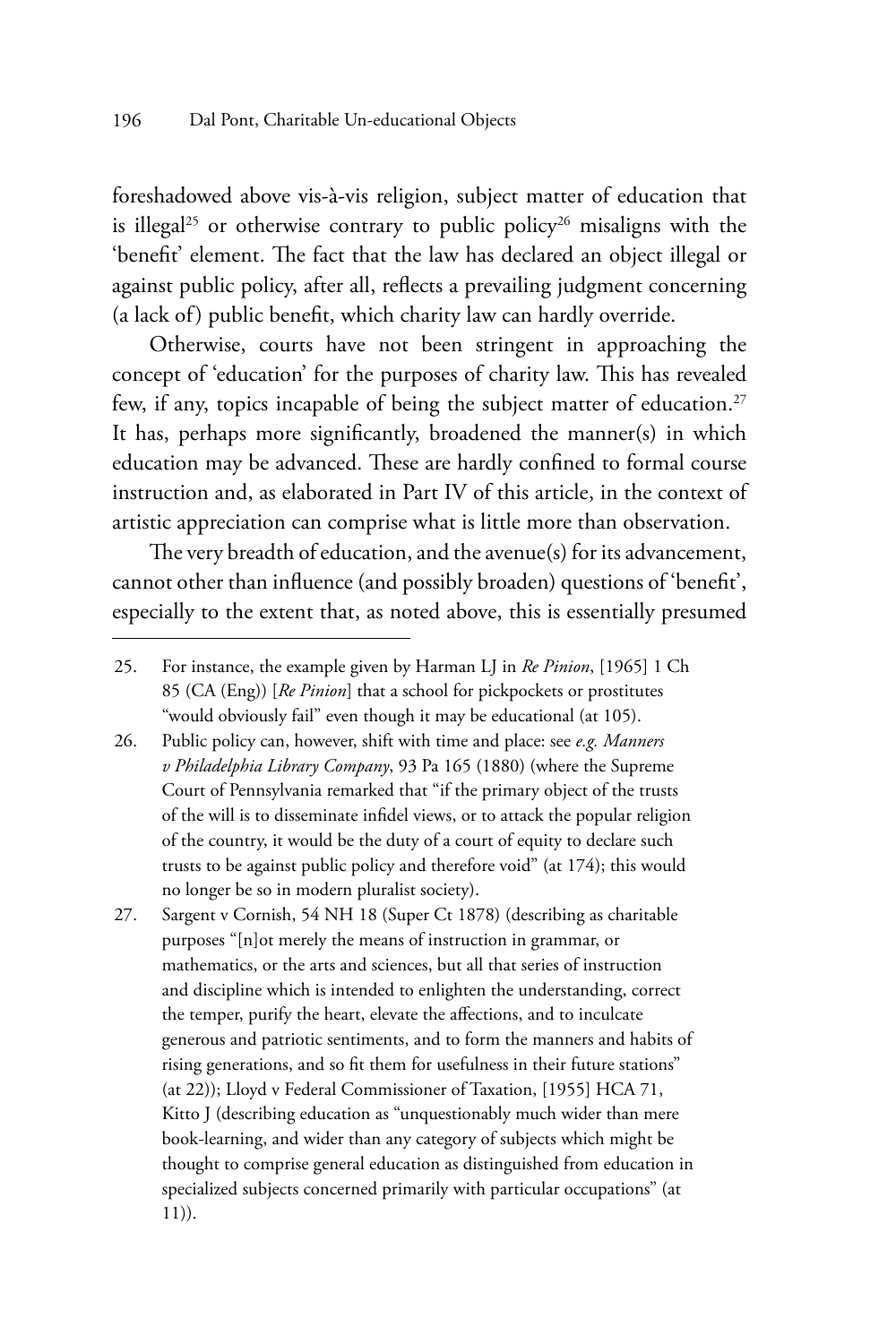from what is ostensibly educational.<sup>28</sup> It accordingly invites inquiry, upon which the remainder of the article focuses — which has to date been the subject of relatively little investigation in the literature<sup>29</sup> — into whether, assuming that the object is not illegal or contrary to public policy, it may nonetheless fall outside the parameters of charity by reason of lacking educational 'merit'. The prevailing judicial opinion suggests that it can, despite varying judicial sensitivities in this regard.

A lack of merit can, to this end, feed into concerns surrounding public 'benefit' of the object in question. An apparently educational object that is not meritorious, it is reasoned, will not benefit the public, or at least not a sufficient section thereof. An alternative justification is that what lacks educational merit may actually not be 'educational' in the first place, or not foster the 'advancement' of education. While such an approach may, at least in form, obviate the frequently amorphous curial inquiry into 'benefit' by focusing on the character of the object itself rather than the scope of (any) benefit it may engender, it is rarely

- 28. *Cf*. *Re Hopkins' Will Trusts*, [1965] Ch 669 (ChD (Eng)), Wilberforce J (opining that the "somewhat ossificatory classification" to which the *Statute of Charitable Uses* "is unsatisfactory because the frontiers of 'educational purposes' … have been extended and are not easy to trace with precision" at 678).
- 29. It is relegated to only two or three pages in standard charity texts: see *e.g.* Hubert Picarda, *The Law and Practice Relating to Charities*, 4d (West Sussex: Bloomsbury Professional, 2010) at 69-72; William Henderson and Jonathan Fowles, *Tudor on Charities*, 10d (London: Sweet & Maxwell, 2015) at 38-39, 155-56; Dal Pont, *Law of Charity*, *supra* note 12 at 196-98. Dedicated monographs on public benefit in charity law do not probe the point either: see Jonathan Garton, *Public Benefit in Charity Law* (Oxford: Oxford University Press, 2013) at 34, 78 (described in terms of the 'rule against meritless purposes'); Mary Synge, *The 'New' Public Benefit Requirement: Making Sense of Charity Law?* (Oxford: Hart Publishing, 2015) (not specifically probed). It also falls outside the remit of Matthew Harding, *Charity Law and the Liberal State* (Cambridge: Cambridge University Press, 2014); Kathryn Chan, *The Public-Private Nature of Charity Law* (Oxford: Hart Publishing, 2016). From an American perspective it is addressed, again without great elaboration, in Mary Kay Lundwall, "Inconsistency and Uncertainty in the Charitable Purposes Doctrine" (1995) 41:3 Wayne Law Review 1341 at 1362-65.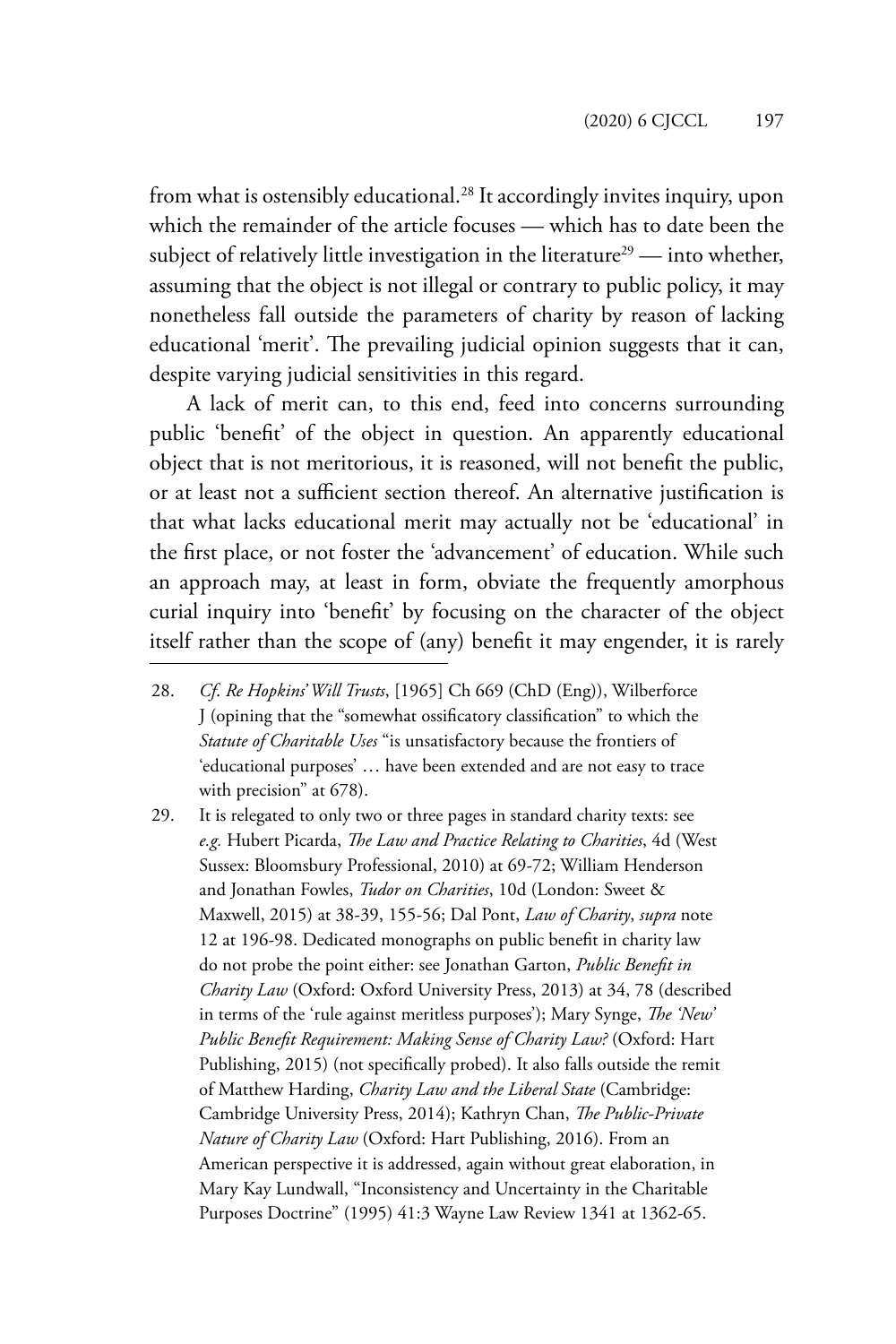approached discretely in the case law.

Whatever the correct approach to analysing the question, it is arguable that, against a backdrop where educational objects are construed broadly and a presumption as to benefit is widely acknowledged, denial of charitable status by reference to (lack of) 'merit' should not be a course lightly pursued. Where it surfaces as a potential issue, courts are thus unsurprisingly inclined to consult expert evidence. After all, judges are rarely well positioned to make informed assessments of educational merit. Nor, it should be noted, is this determination left to the vagaries of the donor's belief in making the relevant disposition. Just as altruism is at law no prerequisite for charity, nor does an apparent belief in the 'charitability' of an object dictate the legal outcome (although it appears that it can be used to bolster a judicial characterisation to that end).<sup>30</sup> The point saw elaboration in the following remarks by Justice Russell in *Re Hummeltenberg*:

[s]o far as the views so expressed declare that the personal or private opinion of the judge is immaterial, I agree; but so far as they lay down or suggest that the donor of the gift or the creator of the trust is to determine whether the purpose is beneficial to the public, I respectfully disagree. If a testator by stating or indicating his view that a trust is beneficial to the public can establish that fact beyond question, trusts might be established in perpetuity for the promotion of all kinds of fantastic (though not unlawful) objects, of which the training of

<sup>30.</sup> See *e.g. Re Shaw's Will Trusts*, [1952] Ch 163 (ChD (Eng)) [*Re Shaw's*] (involving the bequest of the residuary estate for: (1) "'[t]he making of grants contributions and payments to any foundation corporate body institution association or fund … having for its object the bringing of the masterpieces of fine art within the reach of the people of Ireland of all classes in their own country'" (at 166) and (2) "'[t]he teaching promotion and encouragement in Ireland of self control, elocution, oratory, deportment, the arts of personal contact, of social intercourse, and the other arts of public, private, professional and business life'" (at 166); Vaisey J, being inclined to view this disposition as charitable under the educational head, was bolstered therein by a finding that "the dominant, and indeed the exclusive intention of the testatrix, was the betterment of those who required education by giving them facilities of education in the various directions and for the various purposes which she indicated in her will" (at 170)).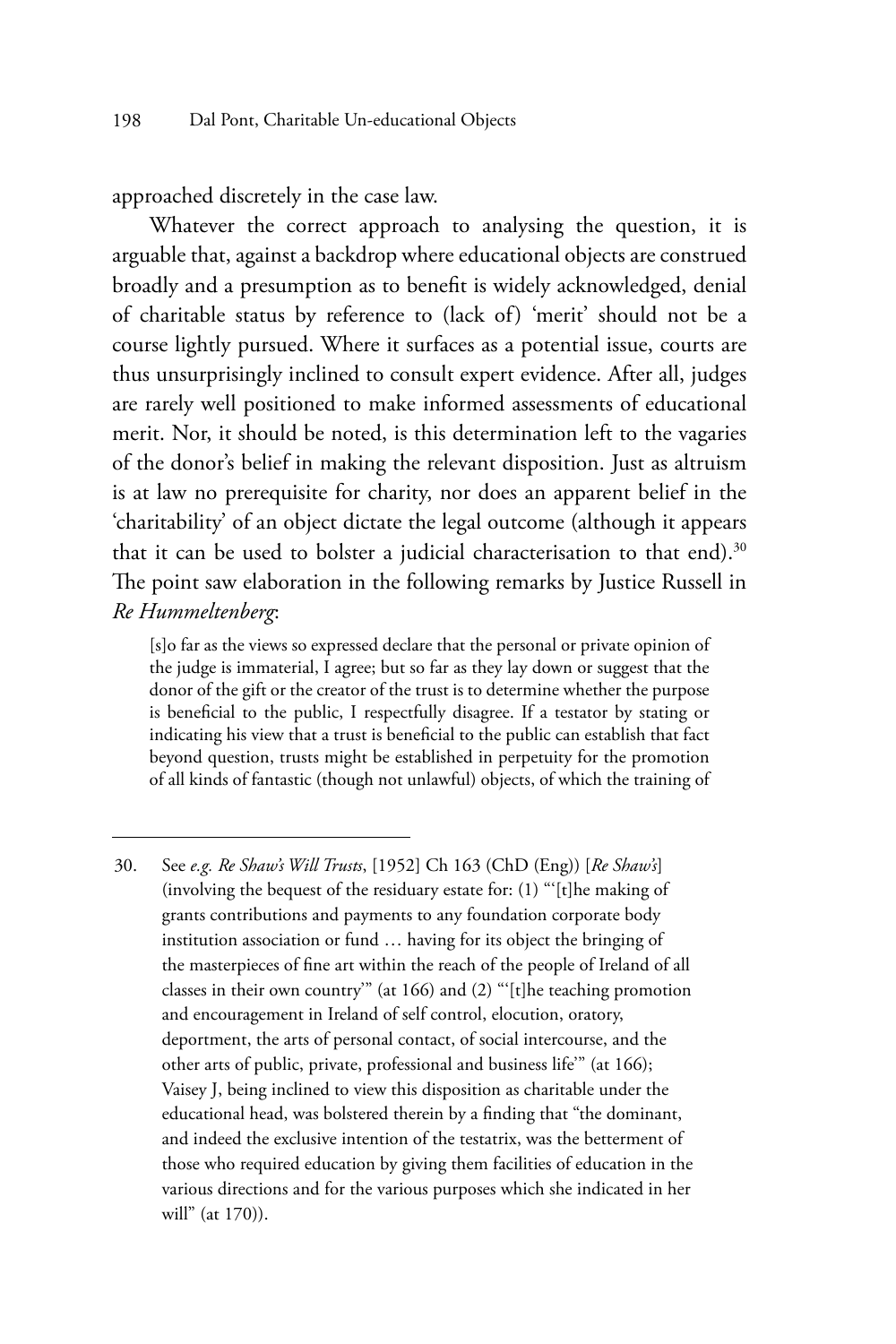poodles to dance might be a mild example.<sup>31</sup>

Three primary scenarios have driven inquiries of this kind: (1) where the object is irrational or nonsensical; (2) where the donor has sought to establish a perpetual display of his or her possessions; and (3) where the donor has bequeathed funds for the purpose of publishing or otherwise disseminating his or her work. Each of these scenarios is addressed separately below (in Parts III, IV and V respectively), but ultimately target the core inquiry into how educational merit should feature in the charity equation.

#### **III. Irrational or Nonsensical**

In *Re Collier (deceased)*, the High Court of New Zealand asked rhetorically: "[h]ow can there be a public benefit in the propagation of sheer nonsense"?32 *Prima facie*, it is difficult to argue with the upshot of this question — after all, why should the law foster, through the (privileged) avenue of charity, what is evidently nonsensical — even though it could equally have been approached from the perspective of sheer nonsense lacking the requisite tendency toward education.

Justice Hammond in *Collier* referred to "some minimal standard" in this context, which he considered marked a difference between New Zealand and United States law.<sup>33</sup> According to his Honour, American courts do not substitute their subjective assessment for that of the testator, save in a case of clear irrationality, an approach he considered overlooks the fundamental premise of charity law: that a public benefit must be conferred.34 While there are dicta in American judgments to this

<sup>31.</sup> [1923] 1 Ch 237 (ChD (Eng)) at 242 [*Hummeltenberg*].

<sup>32.</sup> [1998] 1 NZLR 81 (NZHC) at 92, Hammond J [*Collier*].

<sup>33.</sup> *Ibid* at 91-92.

<sup>34.</sup> *Ibid* at 92.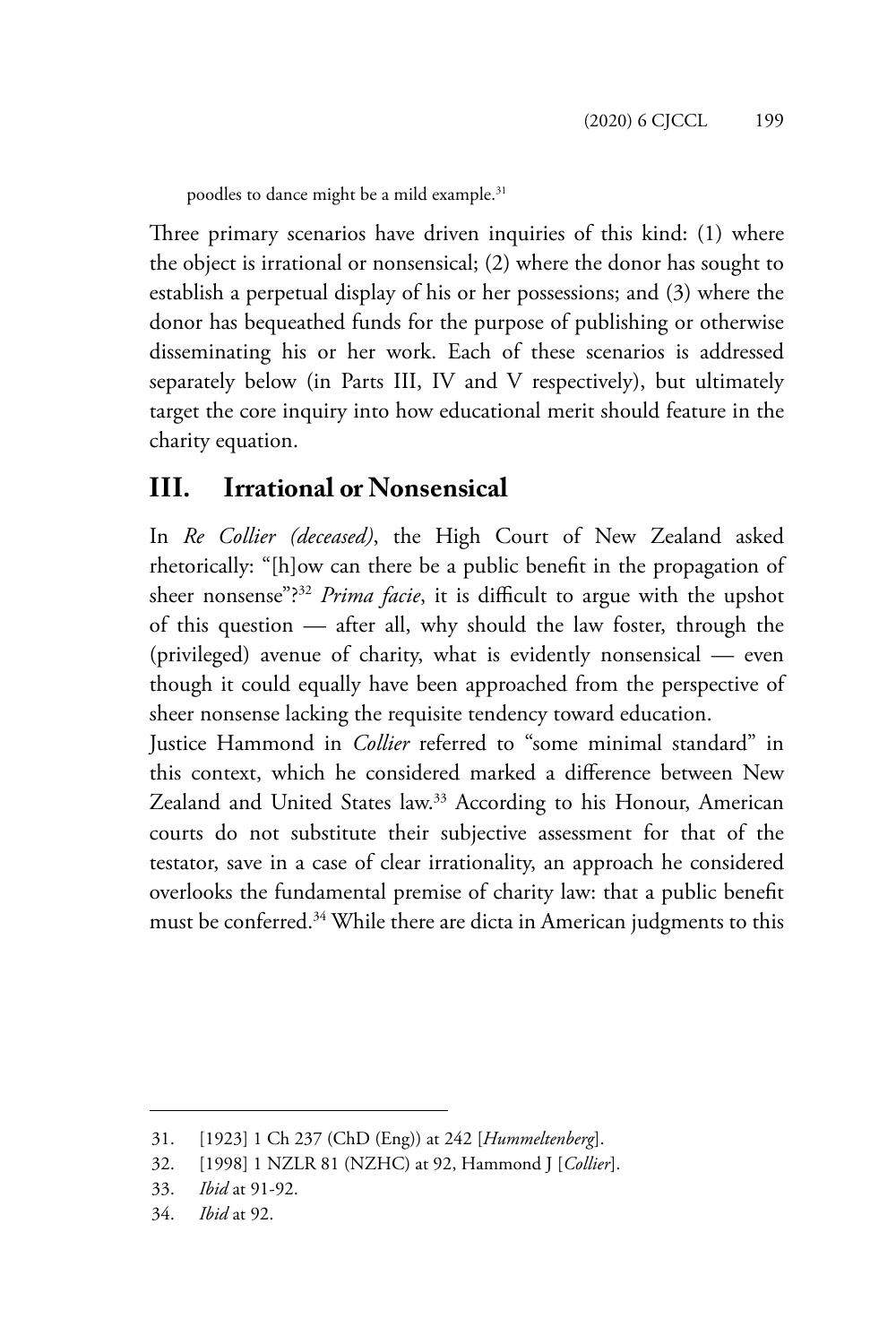effect,<sup>35</sup> they hardly represent a uniform approach.<sup>36</sup> The only American case authority Hammond J cited was a 1961 decision of the Supreme Court of Iowa in *Eckles v Lounsberry*, involving a residuary bequest to the Iowa State Public School Fund to be used "to promote instruction in vocal music and proper development of the lungs of children attending kindergarten, first and second grades".<sup>37</sup> The Court had little difficulty in discerning a valid educational object in this disposition, characterising it as "just as valid as if the estate were to be used to promote instruction in what are frequently referred to as the '3 rs'",38 and distinguishing it from a trust for the purpose of "teaching some irrational belief".39 The latter, illustrated by reference to teaching that the earth is flat, would not represent a valid charitable object, in the court's opinion.

The question in cases of this kind ultimately centres upon distinguishing 'sense' from 'nonsense' (which, as an aside, courts in cases involving religious beliefs have conveniently sidestepped).<sup>40</sup> This is not always amenable to a binary determination, as questions of 'sense' or otherwise not infrequently move along a continuum. Moreover, given the diversity of beliefs within modern liberal society, one person's 'sense' may well prove another's 'nonsense'. The thousands who in the modern world subscribe to 'flat earth' theories represent a case in point. And, perhaps more controversially, that the majority of scientists utilise evolutionary

37. 111 NW (2d) 638 (Sup Ct Iowa) at 640 [*Eckles*].

38. *Ibid* at 642. The "3rs" refers to reading, writing and arithmetic.

39. *Ibid*.

<sup>35.</sup> See *e.g. Fidelity Title and Trust Company v Clyde*, 121 A (2d) 625 (Supp Ct Err Conn 1956) at 629; *Re Hermann Trust*, 312 A (2d) 16 (Sup Ct Pa 1973) [*Re Hermann*] ("It is difficult to conceive of a subject less appropriate for judicial review than the quality of an artistic work" at 21).

<sup>36.</sup> See *e.g. Medical Society of South Carolina v South Carolina National Bank*, 14 SE (2d) 577 (Sup Ct SC 1941) [*Medical Society*].

<sup>40.</sup> Exemplified in the famous case of *Thornton v Howe*, (1862) 54 ER 1042 (Rolls Ct (Eng)) at 1043 (where a gift for distributing the religious works of Joanna Southcote, a person the court described as "a foolish, ignorant woman" (at 1043), was nonetheless held to be charitable), discussed in Pauline Ridge, "Legal Neutrality, Public Benefit and Religious Charitable Purposes: Making Sense of Thornton v Howe" (2010) 31 Journal of Legal History 177.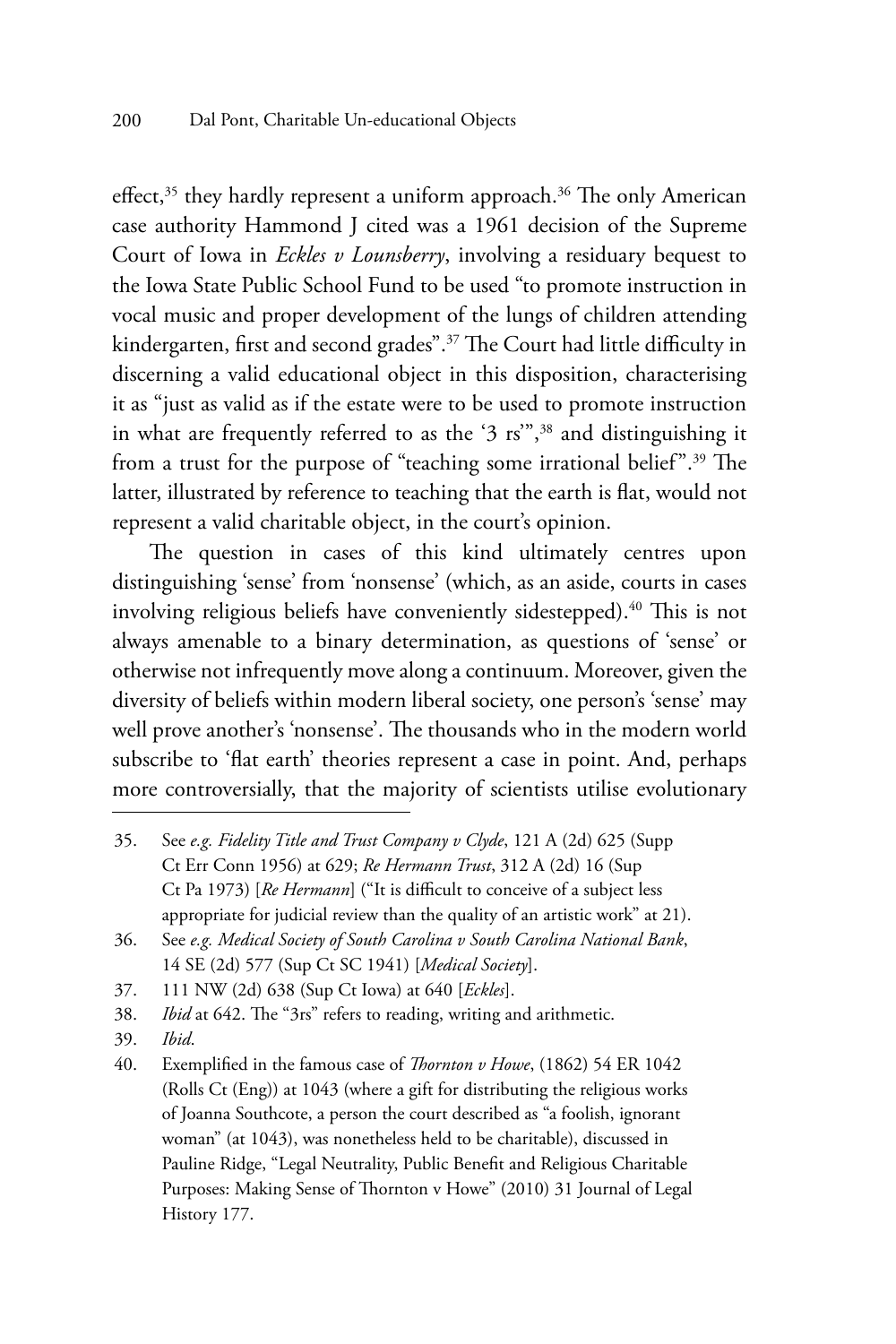theory to explain the origins and development of life on earth has not prevented the promulgation of 'creation science'. In these, and many other belief systems, those inhabiting one side of the fence may view those inhabiting the other as promulgating nonsense.

How can courts, therefore, address diametrically opposed views through the lens of the educational head of charity? This explains why, as foreshadowed earlier, judges resort to expert evidence to clothe the inquiry with a semblance of objectivity. At the same time, it should not be assumed that, even on this 'objective' approach, legal outcomes should be determined by majority or prevailing expert opinion. Merely because a subject of an ostensibly educational inquiry sits outside the mainstream understanding of the day does not always, with the posterity of hindsight, mark it as nonsense or illogical. Debate prompted by the expression of minority views arguably goes to test accepted understandings, which aligns nicely with advancement of education. This in turn elucidates why judges, even with the benefit of expert opinion, are loathe to deny charitable status to objects punctuated by marginal perspectives or even demonstrated misunderstandings.

*Eckles*, mentioned above, provides a case in point when it comes to apparent donor misconception. The testator in that case was driven by a belief that instruction in vocal music would foster the "proper development of the lungs of children" and, in a subsequent clause, considered this would result "in said children becoming … more healthy persons".41 Expert medical evidence indicated that teaching vocal music would not increase physical health or development of the lungs, and possibly might have a harmful effect on the voices of young children. Yet this did not dissuade the court from siding with charity, remarking that merely because the testator "may have been mistaken in his belief as to the effect of teaching vocal music on development of the lungs of children is insufficient basis for holding the gift invalid".<sup>42</sup> It appears that the evident focus of the bequest — namely to educate young children in music, *as distinct from the testator's belief in its health benefits* — influenced

<sup>41.</sup> *Eckles*, *supra* note 37 at 640.

<sup>42.</sup> *Ibid* at 645.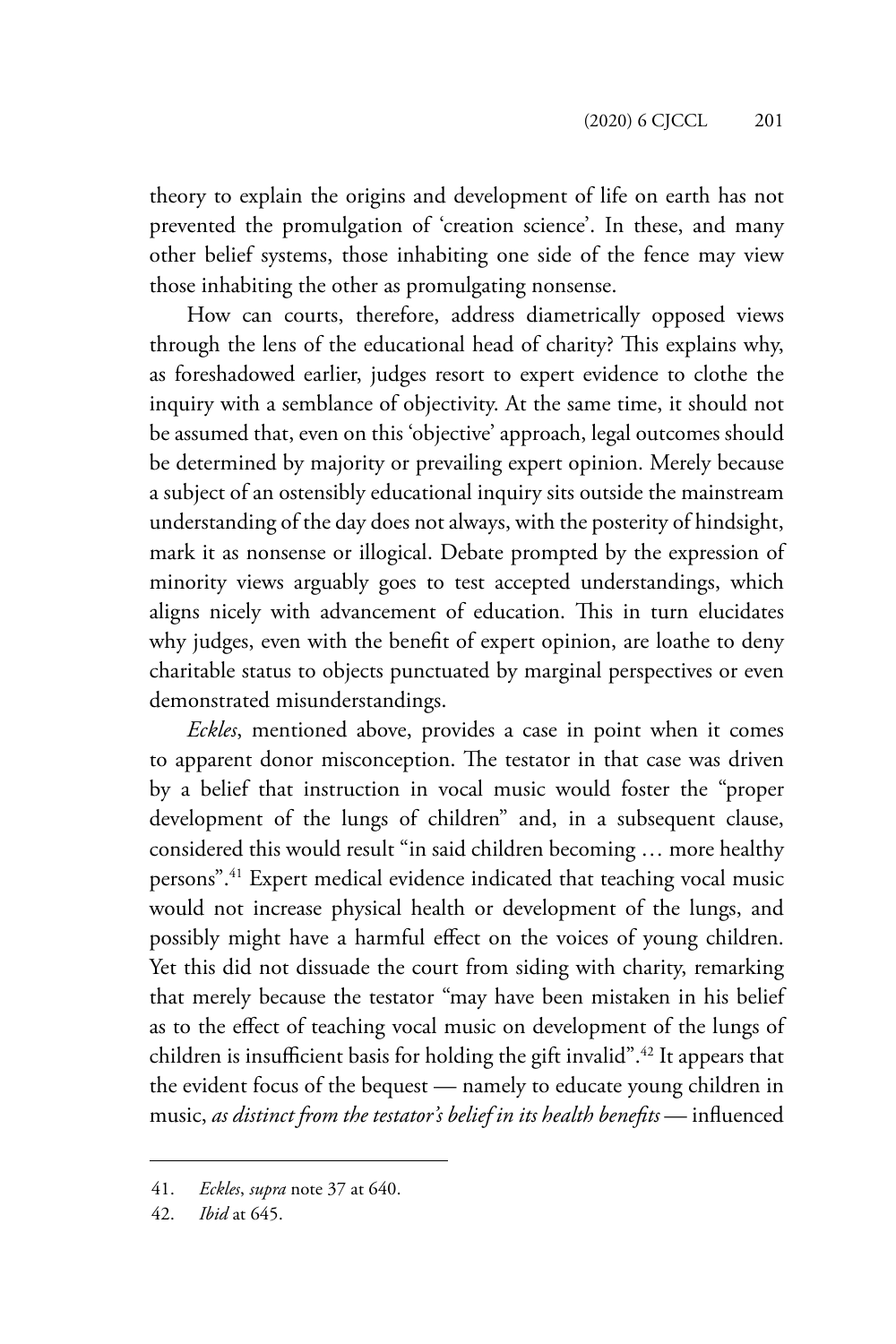the court in so ruling,<sup>43</sup> and in this regard arguably made the case reasonably straightforward.

A recent New Zealand decision exemplifies the judicial reticence to deny charitable status by reason of an object being an outlier in the scientific realm. Justice Ellis in *Re Foundation for Anti-Aging Research*<sup>44</sup> upheld as charitable a foundation with the aim of funding research into cryonics.45 Having cited from the judgment of Hammond J in *Collier*, her Honour saw the "minimal standard" as designed only to exclude the "nonsensical", namely "areas of research and study that are demonstrably devoid of merit".46 While the concept of merit may raise more difficult, subjective issues of 'taste' where, say, literature or art is the focus of an educational advancement analysis — a point elaborated in Part IV — Ellis J perceived such difficulties as much less likely to surface in matters of science. At the same time, though, she countenanced the prospect of some areas of research whose objects "are so at odds with provable reality that purported scientific pursuit of them can be dismissed as nonsensical or an exercise in certain futility"47 Curiously, her Honour cited attempting to prove that the earth is flat as one such endeavour.

The New Zealand Charities Registration Board (the "Board") sought to justify its refusal to register the foundation by reason that, *inter alia*, the subject matter of the proposed research was not a "useful" subject of study, for reasons including that: cryonics research is not an "accepted academic discipline"; not all cryonic research facilities and providers consider that cryonics research is "current science"; and a lack in the mainstream scientific community as to the feasibility and benefit of

<sup>43.</sup> Indeed, earlier in the judgment the court observed that if the testator was mistaken in the belief that instruction in vocal music would tend to proper development of the lungs, this should not invalidate the disposition: *ibid* at 643.

<sup>44.</sup> [2016] NZHC 2328 [*Anti-Aging Research*].

<sup>45.</sup> 'Cryonics' targets the use of extreme cold temperature with a view to preserving human life with the object of restoring good health when, it is hoped, technology enables this.

<sup>46.</sup> *Anti-Aging Research*, *supra* note 44 at para 58.

<sup>47.</sup> *Ibid*.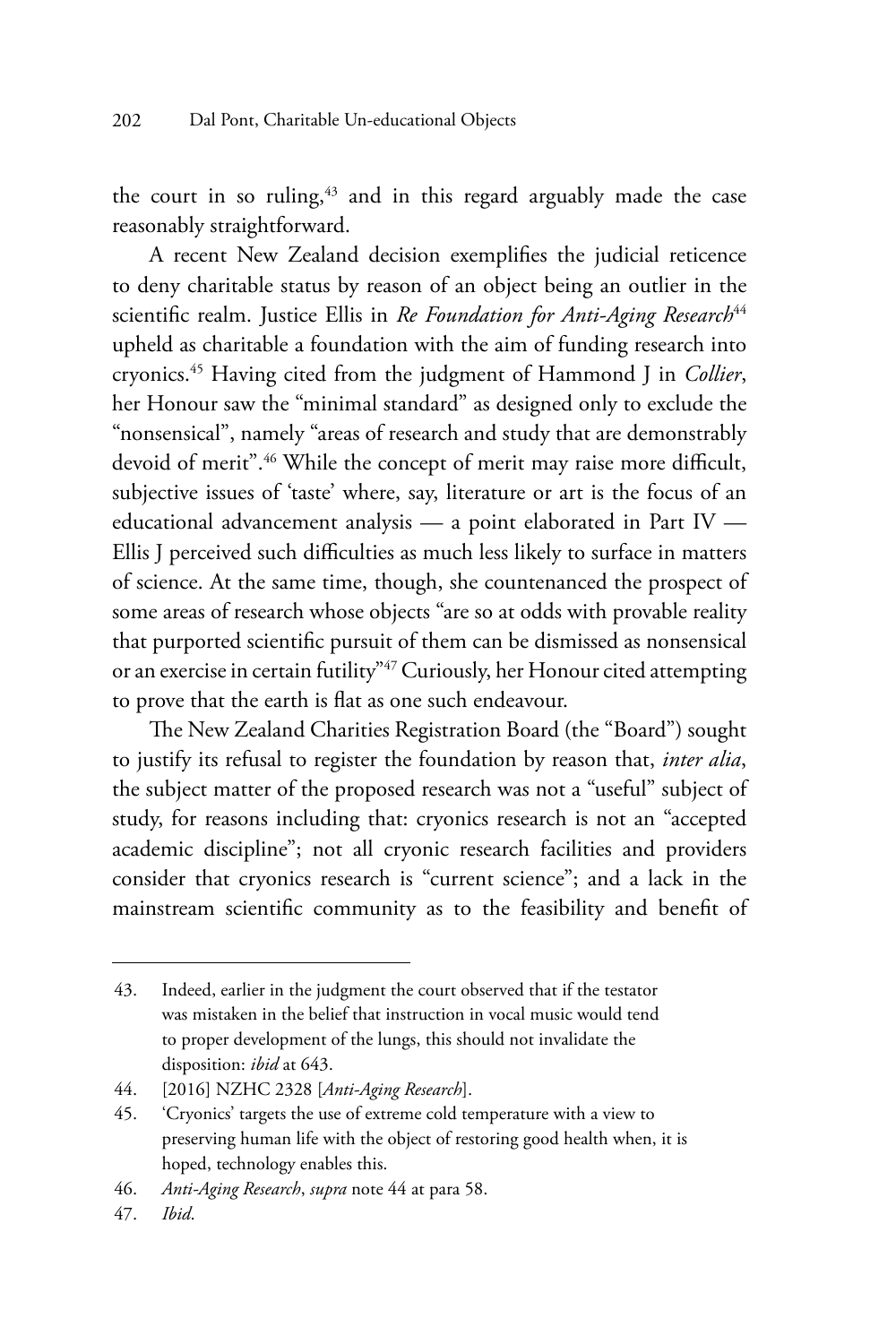the research.<sup>48</sup> It appears that 'useful' in this context was intended as synonymous with 'meritorious'.

Justice Ellis found this unpersuasive, reasoning in the first instance that, "as the oft-cited decision in *Re Hopkins' Will Trusts* makes clear, research into matters that might be regarded by 'mainstream' academics as being on the fringe are not excluded".49 *Re Hopkins' Will Trusts* did not, however, involve any scientific paradigm but instead a bequest to fund inquiry into finding allegedly lost "'Bacon-Shakespeare manuscripts'".<sup>50</sup> That the expert opinion (on behalf of the next-of-kin) of two mainstream academics marked this inquiry as futile did not sway Wilberforce J against upholding the gift. While accepting that "the discovery of any manuscript … is unlikely", the same applied to "many discoveries before they are made", such as the Codex Sinaiticus, the Tomb of Tutankhamen, or the Dead Sea Scrolls.<sup>51</sup> On the facts, his Lordship did not consider that the "degree of improbability has been reached which justifies the court in placing an initial interdict on the testatrix's benefaction".52 That "[t]he discovery of such manuscripts, or of one such manuscript, would be of the highest value to history and to literature"<sup>53</sup> no doubt motivated this finding. It was also influenced by the "not very specific"<sup>54</sup> nature of the academic opinion. One can thus perhaps appreciate why Wilberforce J expressed tenderness to the object of the bequest.

Following on from the above, Ellis J in *Anti-Aging Research* went on to remark that "the existence of scientific or academic controversy in a particular area is far from determinative"55 of the question. Nor, her Honour added, "is an acknowledgement that the goals of the research might only be achieved in the relatively distant future".56 By way of example,

- 52. *Hopkins*, *supra* note 50 at 678.
- 53. *Ibid* at 679.
- 54. *Ibid* at 677.
- 55. *Anti-Aging Research*, *supra* note 44 at para 59.
- 56. *Ibid*.

<sup>48.</sup> *Ibid* at para 51.

<sup>49.</sup> *Ibid* at para 59.

<sup>50.</sup> *Re Hopkins' Will Trusts*, [1965] Ch 669 (ChD (Eng)) at 670 [*Hopkins*].

<sup>51.</sup> *Anti-Aging Research*, *supra* note 44 at para 59.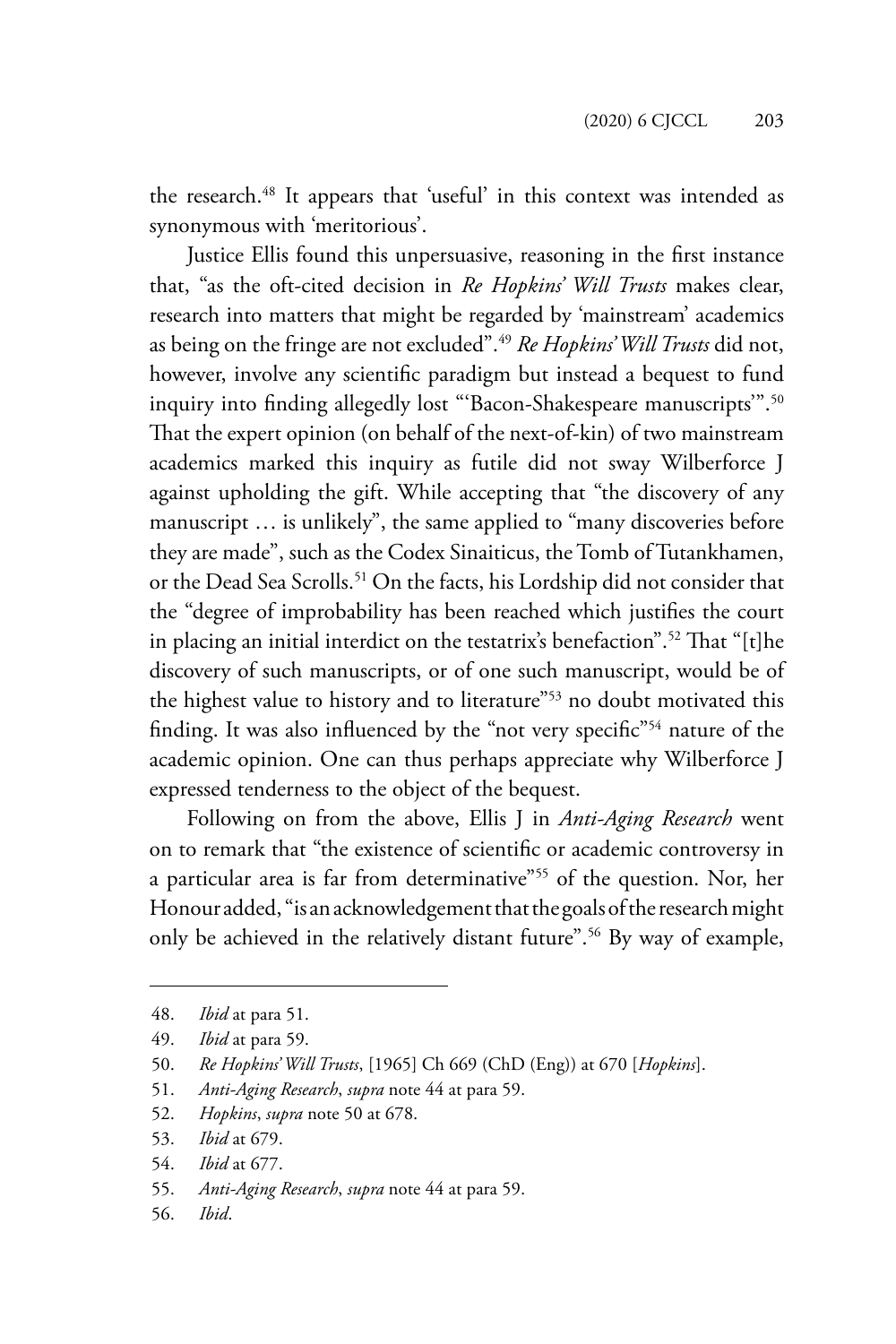the Board had registered the Mars Society New Zealand Charitable Trust, with the object of encouraging and inspiring space science and research leading to New Zealand's participation in the exploration and settlement of Mars. Justice Ellis saw the pursuit of such long-term goals as "likely to yield much useful knowledge along the way, regardless of whether the endpoint is ever achieved", which she considered sufficed to meet the 'usefulness' (or 'merit') threshold.<sup>57</sup>

The latter is what appears to have proven decisive when it came to the proposed cryonics research. Evidence indicated that it could lead to advances in areas such as organ transplant medicine, *in vitro* fertilisation, stem cell research, and treatment of a range of diseases and disorders and enabling biodiversity. This conception of 'usefulness' (or 'merit') rendered, Ellis J reasoned, the indicators relied on by the Board as largely irrelevant. On this approach, however seemingly unlikely or unrealistic the ultimate object, merit for the purposes of charity law can be substantiated from the more proximate downstream public benefit that may ensue in pursuing that object. This, of course, also remains a matter of expert evidence rather than mere acceptance of the opinion of its proponent $(s)$ .<sup>58</sup>

*Anti-Aging Research* reveals, moreover, that when confronted with an object sitting outside the scientific (or otherwise academic) mainstream, its *potential* to nonetheless impact positively on human health may function to substantiate 'merit' (or 'usefulness' or 'utility'). Playing the 'health card' presumably carries greater weight than, say, questionable educational pursuits in the humanities (such as in *Hopkins*). Support for this proposition appears in a 2017 judgment rendered by the Australian Federal Administrative Appeals Tribunal, presided by a superior court judge, in *Waubra Foundation v Commissioner of Australian Charities and Not-for-profits Commission*. 59 Although what was in issue was, *inter alia*, whether the applicant foundation was an "institution whose principal

<sup>57.</sup> *Ibid*.

<sup>58.</sup> As an aside, and reflecting the admittedly different factual scenario in *Hopkins*, any downstream benefit did not appear to have influenced Wilberforce J.

<sup>59.</sup> [2017] AATA 2424 (Austl) [*Waubra Foundation*].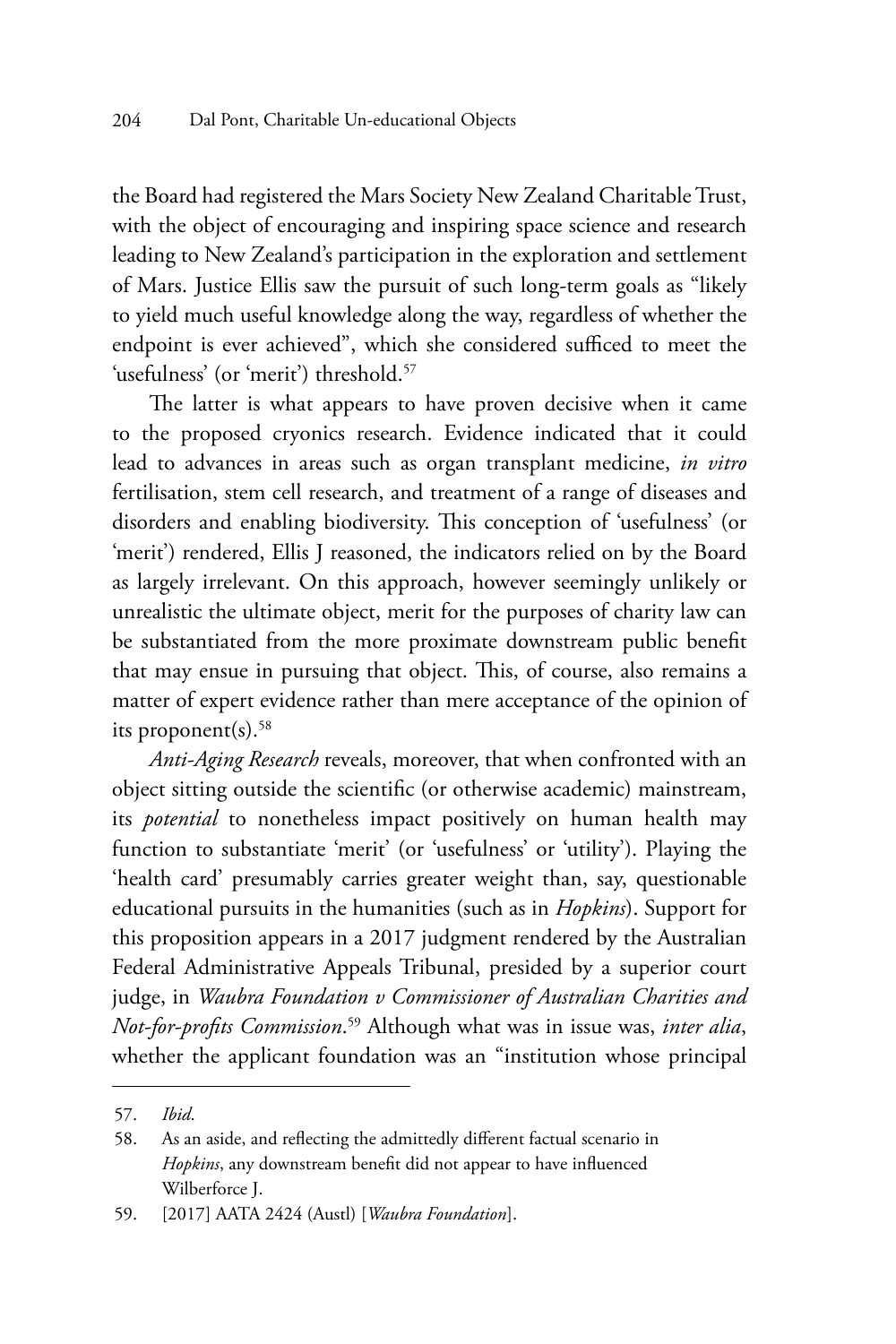activity is to promote the prevention or the control of diseases in human beings",<sup>60</sup> the tribunal targeted questions of merit underscoring the foundation's main object. The latter was to "promote human health and wellbeing through the prevention and control of diseases and other adverse health effects due to industrial sound and vibration".<sup>61</sup> In particular, the foundation was concerned about perceived adverse health effects of wind farms.

The Australian Charities and Not-for-profits Commission rejected the foundation's registration by reference to the current non-acceptance by the medical and scientific community of many of the asserted ills of wind farms. Yet the tribunal did not see this as determinative of the relevant inquiry, opining that credible or plausible evidence that a condition exists, or of a causal relationship between a particular activity or exposure and an adverse health condition, may suffice. The point saw elaboration as follows:

[i]t is not uncommon in human experience for the appreciation that an activity or exposure is injurious to human health to develop over time. In the way scientific understanding and knowledge develops, it can sometimes take time for the association between an activity or exposure, on the one hand, and an effect on human health, on the other, to become accepted. This is particularly so if the activity or exposure has previously been thought to be benign or advantageous. Likewise, it can sometimes take time for there to be recognition that an activity or exposure can give rise to forms of disease which have not previously been recognised. Asbestosis and the association between tobacco smoking and lung cancer provide examples.<sup>62</sup>

Registration was not, accordingly, premised upon proof that wind turbines *do* injuriously affect human health. The tribunal, no doubt cognisant of opening the door to objects that do little more than 'cry wolf', marked a distinction between what is plausible or credible, as opposed to what is "farfetched" and "speculative".63 In this sense, and consistent with the judicial approach identified earlier, it explicitly acknowledged the need

<sup>60.</sup> Being an eligibility requirement for registration under the *Australian Charities and Not-for-profits Commission Act 2012* (Cth), 2012/168, s 25- 5(5).

<sup>61.</sup> *Waubra Foundation*, *supra* note 59 at para 8.

<sup>62.</sup> *Ibid* at para 138.

<sup>63.</sup> *Ibid* at para 141.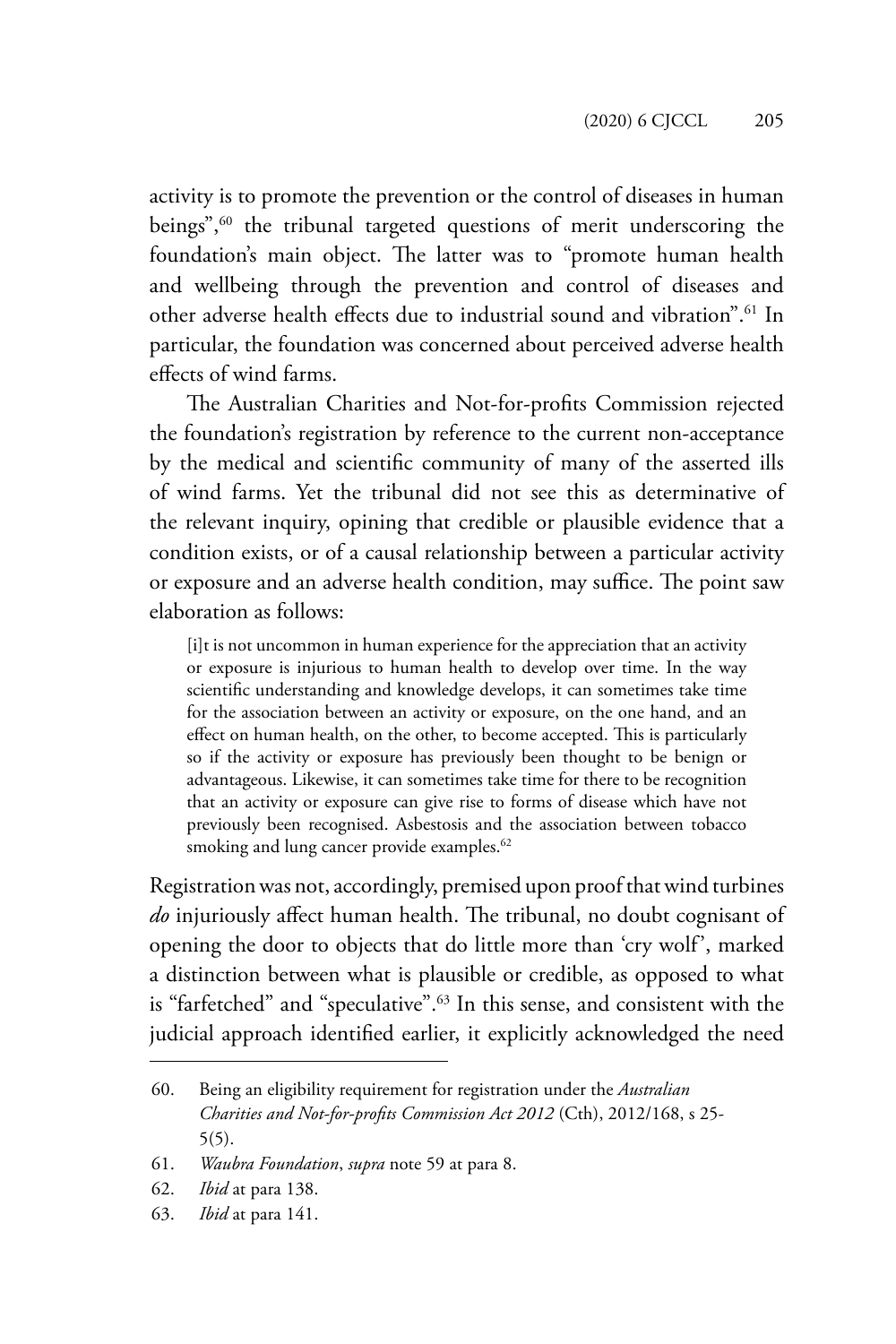for a dividing line between what objectively has merit from what does not.

### **IV. Public Cultural or Artistic Displays**

A second scenario where issues of 'merit' factor into charitable status concerns dispositions for aesthetic display, presentation or performance. Advancing education need not, as mentioned at the outset of this article, be confined to the giving of formal instruction. Courts have long recognised that it can comprise passive — visual or auditory exposure to matters of cultural or artistic significance rather than any instruction or training to develop skills in these fields.<sup>64</sup> Education in the 'fine arts' has, in this regard, been said to include "the development of the aesthetic sense in the appreciation of … beautiful and attractive objects whether they be pictures, statuary, or other things that may allure delight or intrigue the senses".65 Expressed more broadly, "the education of the public taste may be a valid charitable object"<sup>66</sup> because it "is one of the most important things in the development of a civilised human being".<sup>67</sup>

The absence of formal (or indeed usually also informal) instruction in many of these instances can accentuate questions of merit underscoring

<sup>64.</sup> The potentially strained approach to advancing education in this context, but recognition nonetheless that aesthetic appreciation of the arts is beneficial to the community, has in some jurisdictions prompted the statutory recognition of cultural purposes as charitable in their own right: *Charities Act 2013* (Cth), 2013/100, (Austl), s 12(1)(e) (confined in its application to federal statutory purposes); *Charities Act 2009* (I), s 3(11) (k) ("the advancement of the arts, culture [and] heritage"); *Charities Act 2011* (UK), c 25, s 3(2)(f) (same as Ireland).

<sup>65.</sup> *Re Chanter (deceased)*, [1952] SASR 299 (SASC (Austl)) at 302 per Mayo J.

<sup>66.</sup> *Commissioners of Inland Revenue v White*, (1980) 55 TC 651 (EWHC (Ch) (Eng)) at 655 per Fox J.

<sup>67.</sup> *Royal Choral Society v Inland Revenue Commissioners*, [1943] 2 All ER 101 (CA (Eng)) at 105, Lord Greene MR. See also *Re Shaw's*, *supra* note 30, Vaisey J ("the promotion or encouragement of these arts and graces of life which are, after all, perhaps the finest and best part of the human character" at 172).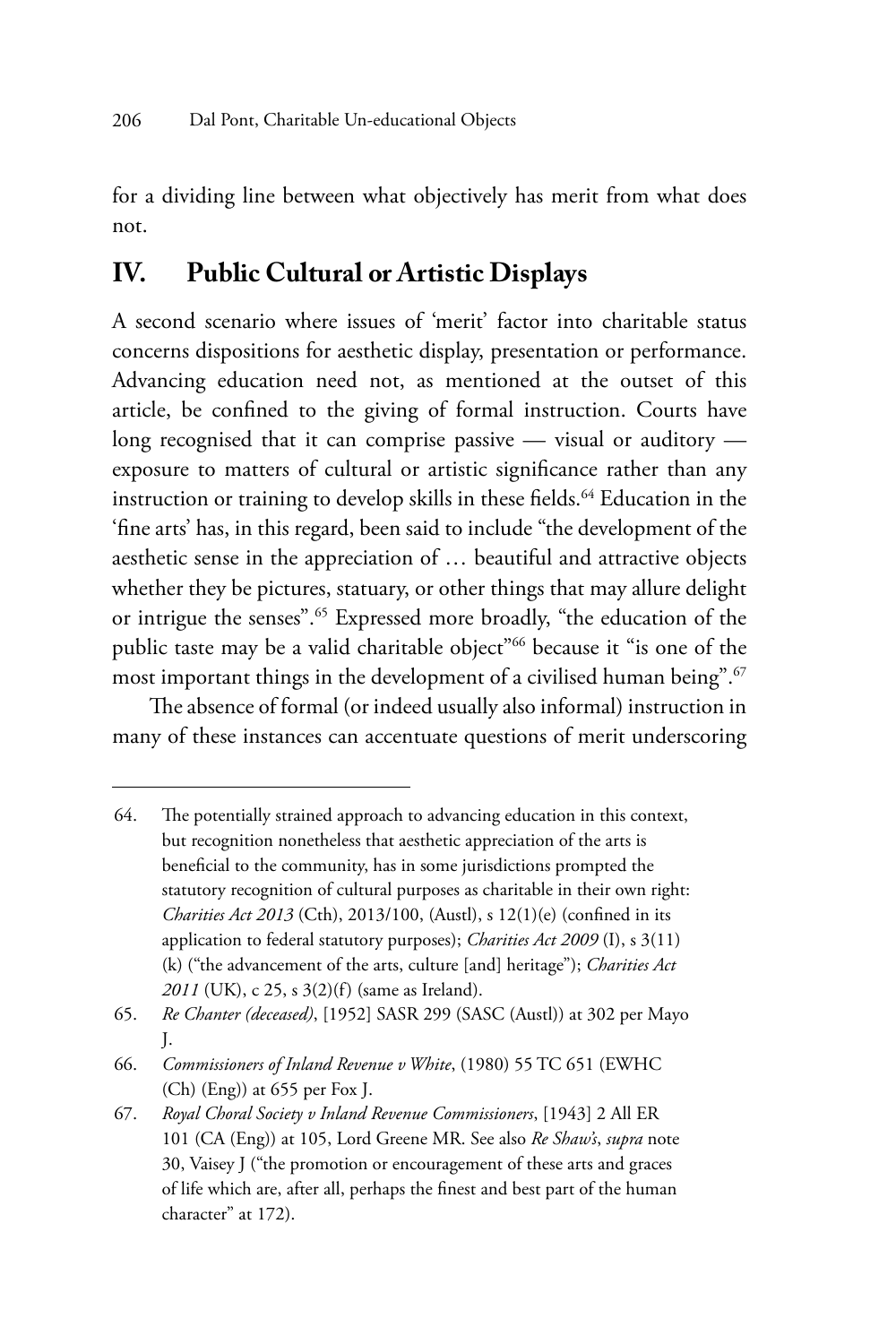that to which the public is passively exposed. There is nonetheless usually little debate in this regard. The relevant public exposure occurs precisely because of the meritorious nature of the cultural or artistic display, presentation or performance. This explains the longstanding recognition that public museums,  $68$  art galleries $69$  and orchestras<sup>70</sup> advance education. Public attendance is partly a testament to merit (although it should not be assumed that low attendances necessarily dictate otherwise; other factors independent of merit may influence attendance).<sup>71</sup> Expert evidence as to the merit of these endeavours is thus ordinarily unnecessary.

Merit is also implicit in gifts (usually bequests) to fund prizes for artistic<sup>72</sup> or literary<sup>73</sup> pursuits. The very nature of a prize suggests competition for greatest merit based on specified criteria. That it encourages competitors to pursue meritorious artistic or literary compositions, and (almost invariably) invite public exposure, likewise

71. *Re Hermann*, *supra* note 35.

<sup>68.</sup> See *e.g. British Museum Trustees v White* (1826), 57 ER 473 (Vice Chancellor's Court); *Re Holburne*, (1885) 53 LT 212 (Ch (Eng)).

<sup>69.</sup> See *e.g. Public Trustee v Nolan*, (1943) 43 SR (NSW) 169 (SC (Austl)).

<sup>70.</sup> See *e.g. Re Perpetual Trustees Queensland Ltd*, [1999] QSC 200 (Austl).

<sup>72.</sup> See, for example, *Tantau v MacFarlane*, [2010] NSWSC 224 (Austl) (bequest to fund an annual award for a portrait in sympathy with the works of a particular noted artist upheld as charitable, even though relatively few artists presently painted in that genre; Ward J at para 150 held that the gift "has educational value insofar as it encourages appreciation and knowledge of a style of artwork" and, insofar as it was open to the awardee to use the award to promote public awareness of the works of the artist in question more generally, the gift was likely to facilitate a purpose beneficial to the community beyond the mere making of an award).

<sup>73.</sup> See *e.g. Re Litchfield*, [1961] ALR 750 (NTSC (Austl)) ('The Litchfield Award for Literature').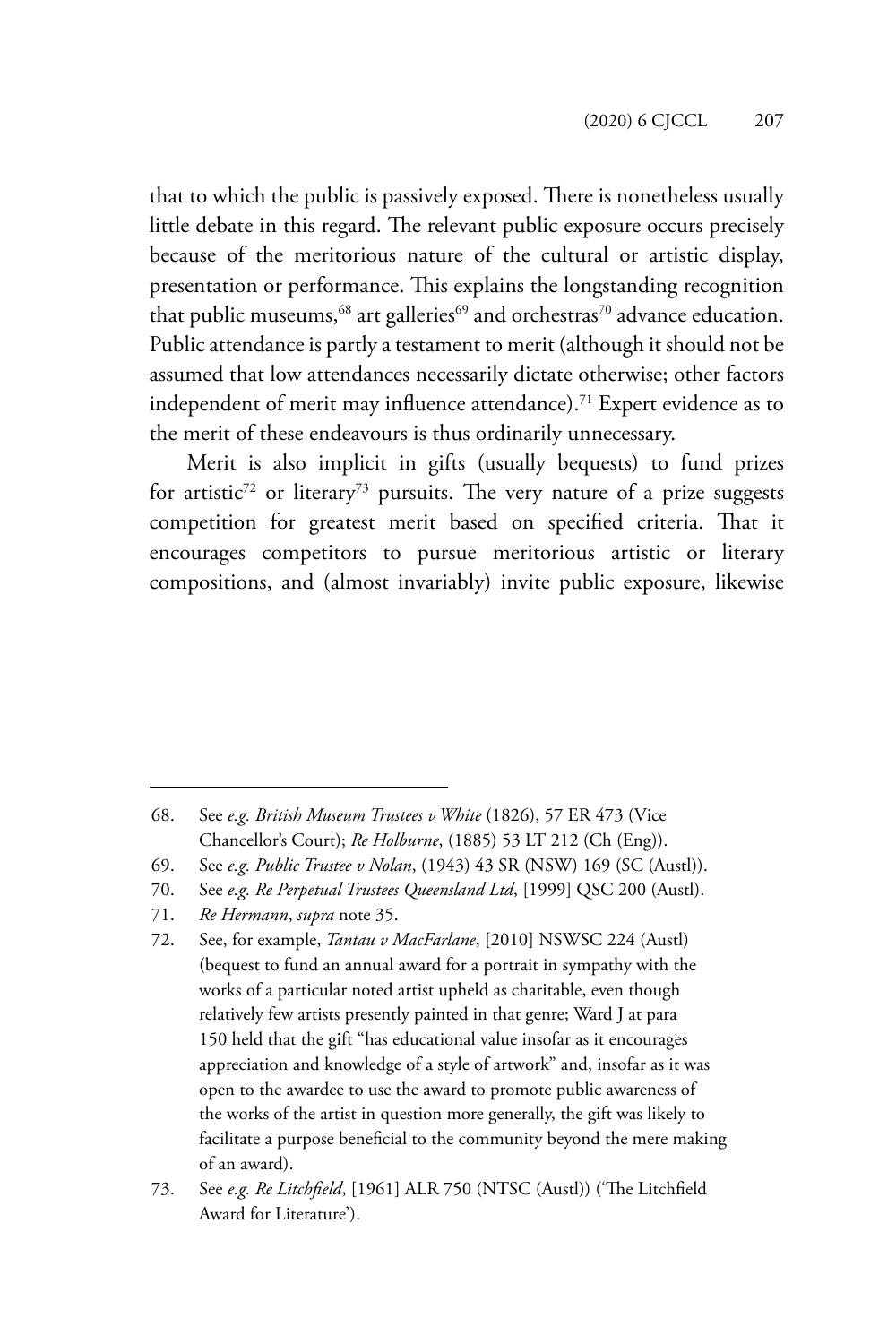obviates the need for expert opinion in this regard.74 A Canadian court has even upheld a bequest to a publishing house to assist "in publishing the work of an unknown Canadian author", presumably inferring from the testamentary language that the testator intended that the author be selected on merit rather than happenstance<sup>75</sup> (the appointment of a publishing house as trustee for this bequest supports this inference).

Potentially more challenging on the merit front are bequests to display the furniture and/or artwork of a testator, whether or not *in situ* (that is, within the testator's home or studio). Where the testator is an accomplished artist, courts are inclined to assume a benefit to the public from the display of his or her work. In *Sharp v AG (NSW)*, 76 for instance, Justice Stevenson upheld a testamentary trust created by a noted Australian artist to preserve his home to advance, protect and continue his works. His Honour reasoned that "the merit of the opportunity to preserve the work in situ of a major Australian artist is obvious" and, in any case, testimonials from leading figures in the Australian art scene "points to the merit and public benefit of preserving [the home] and its contents".77

The hurdle is likely to prove more substantial for an artist (much) less well known or regarded. In *Swaney v Austin Health*, 78 for instance, involving a bequest for a gallery to display the testator's art, Justice Bell treated evidence that the testator was "a reasonably talented amateur artist" as insufficient to justify characterisation of that purpose as charitable.79 His Honour remained unpersuaded that displaying the

- 78. [2013] VSC 654 (Austl) [*Swaney*].
- 79. *Ibid* at para 16.

<sup>74.</sup> *Cf*. *Town of Peterborough v MacDowell Colony Inc*, (2008) 943 A (2d) 768 (Sup Ct NH) (where a competitive non-profit 'artist-in-residence' program was held to be charitable object; although those selected derived direct benefit from the program, the Court reasoned that "an indefinite number of persons", that is, the general public, "necessarily receive[d] the benefits" of the art produced not only by the artists who become fellows, but the other artists who compete to become them at 778).

<sup>75.</sup> *Re Shapiro*, (1979) 27 OR (2d) 517 (ONSC) at 517.

<sup>76.</sup> [2015] NSWSC 1580 (Austl) [*Sharp*].

<sup>77.</sup> *Ibid* at para 35.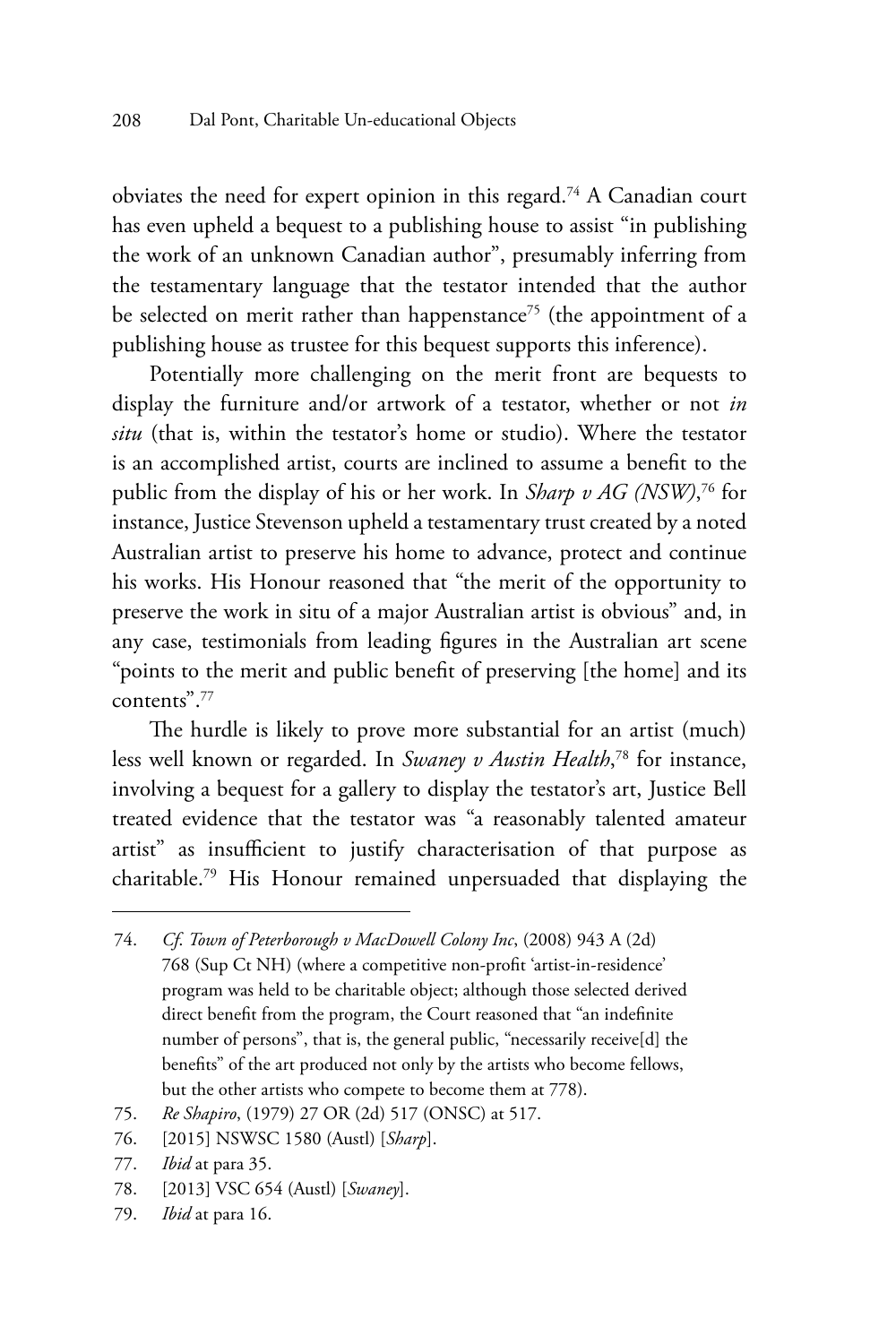testator's art would benefit the public. How much can be read into this decision, however, may be queried, given that the gallery bequest was phrased in precatory terms ("a possible gallery to display my art") $80$  and, in any case, envisaged a (clearly charitable) alternative destination for the funds in question ("to provide cash prizes for winning paintings or art works entered in [a specified annual art competition]").<sup>81</sup> Accordingly, it could not be said that an omission to display the testator's art works would frustrate his testamentary intentions.

Yet as the artist (and furniture collector) in *Re Pinion*<sup>82</sup> displayed, according to expert evidence, practically *nothing* in the way of artistic talent (or discernment) did not prevent Wilberforce J at first instance from upholding as charitable (under the education head) a bequest to the National Trust of his Notting Hill studio and its contents for the purposes of display. Those contents included the paintings (by both the testator and others), furniture, bric-a-brac, china and glass. The reasons why the National Trust refused the bequest became evident from evidence adduced before his Lordship. Evidence from an auctioneer and valuer, for probate purposes, indicated that the testator's entire whole collection was "far inferior to a collection such as one might find in an antique dealer's show room" and "would be of no interest or benefit to the public … whether housed in its existing surroundings or exhibited in a museum or other place to which the public has resort".<sup>83</sup> That the testator's studio was 'undistinguished' and 'shabby' hardly assisted the cause.

Yet Wilberforce J, deciding that this evidence was insufficient, adjourned the summons for expert evidence as to the artistic or educational value of the collection. Far from presenting any rosier a picture, the two experts summoned were little short of scathing. One opined that the items of furniture in the collection "could not have been of a lower quality", branded the pictures and china "quite worthless", before concluding that the collection has "no educational value whatsoever".<sup>84</sup> He expressed

82. *Re Pinion*, *supra* note 25.

84. *Ibid* at 89.

<sup>80.</sup> *Ibid* at para 20.

<sup>81.</sup> *Ibid* at para 21.

<sup>83.</sup> *Ibid* at 88-89.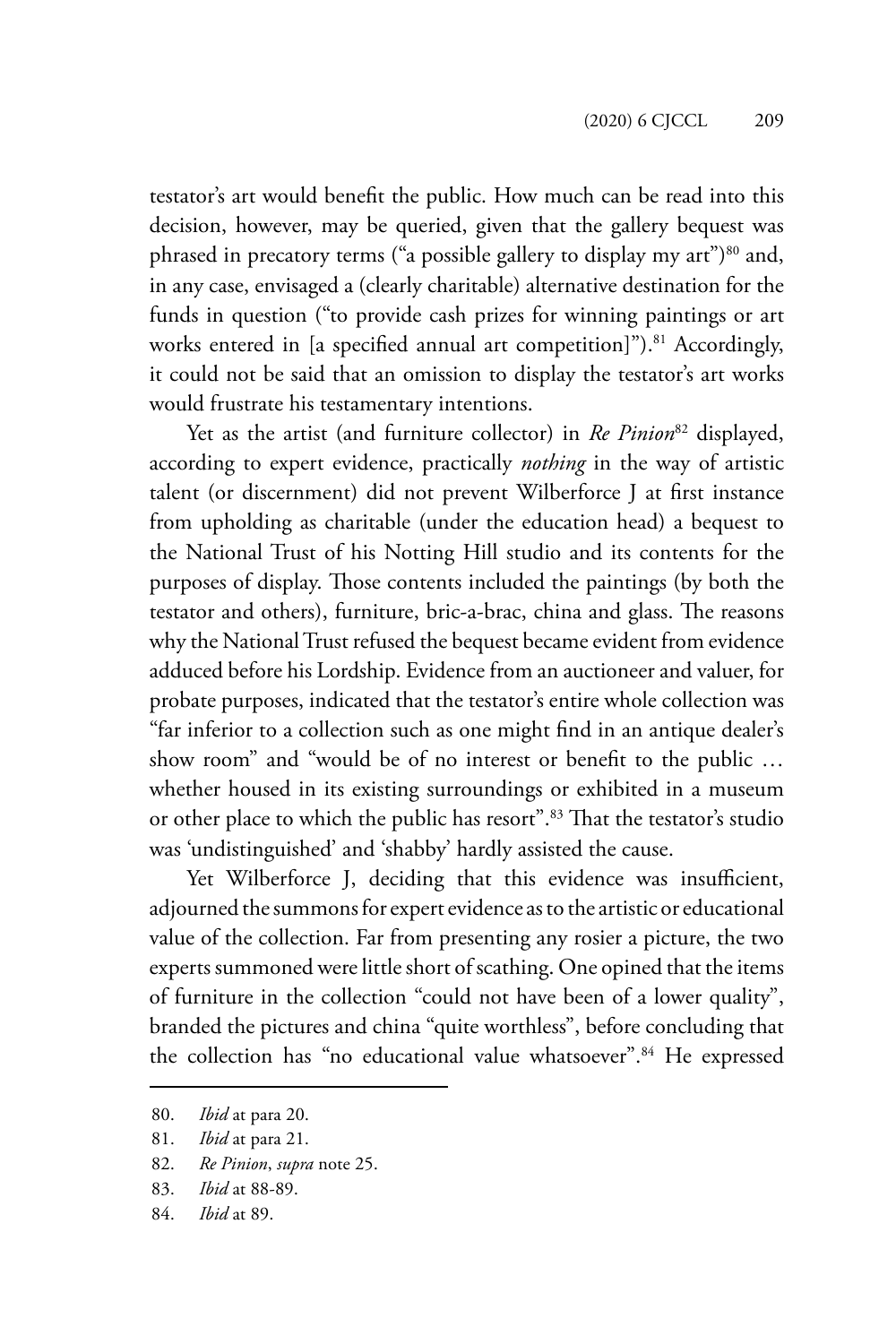surprise that a person with the testator's voracious appetite for bric-a-brac would not occasionally have acquired some pieces of mediocre quality, "but that has not proved to be the case".85 The second expert, in similar vein, described the testator's works as "by any recognised standard … atrociously bad", and viewed "the proposal that this collection should form a trust [as] really quite fantastic". <sup>86</sup> Each expert also made reference to the condition of the studio, respectively described as "extremely squalid" and so "appalling ... that the local authority was likely to condemn it".<sup>87</sup>

As regards the testator's own paintings, it was put to the experts that no expert opinion could be more than an opinion, and a fallible one at that, and that the rejects of one age could prove the masterpieces of another. The example was given of Vincent Van Gogh, who only sold one painting during his life (for only 400 francs).<sup>88</sup> While not disputing the fallibility of judgment as to artistic merit, the experts referred to a consensus of informed opinion; the case of Van Gogh was different, they maintained, as he was a revolutionary artist ahead of his time, but that even during his lifetime many informed people considered him a genius. The testator, on the other hand, was an "inconceivably bad academic artist" whose paintings were valueless.89

In seeking to support the gift, the Attorney-General not only objected to the admissibility of the expert evidence but argued that its object was *prima facie* educational (and thus charitable). By reason of this, he maintained that the court was inapt to judge its merit, particularly as the gift inhabited the field of fine arts where objective judgments were unattainable. Justice Wilberforce characterised this argument as including a *petitio principii.*<sup>90</sup> His Lordship accepted that once it can be established, on a reading of the gift, that it is for genuinely educational purposes, the inquiry need not be carried any further (later noting that "the court

<sup>85.</sup> *Ibid* at 89-90.

<sup>86.</sup> *Ibid* at 90.

<sup>87.</sup> *Ibid*.

<sup>88.</sup> *Ibid*.

<sup>89.</sup> *Ibid* at 91.

<sup>90.</sup> *Ibid* at 93. Namely 'begging the question', referring to the fallacy of aligning a premise with the conclusion of the argument.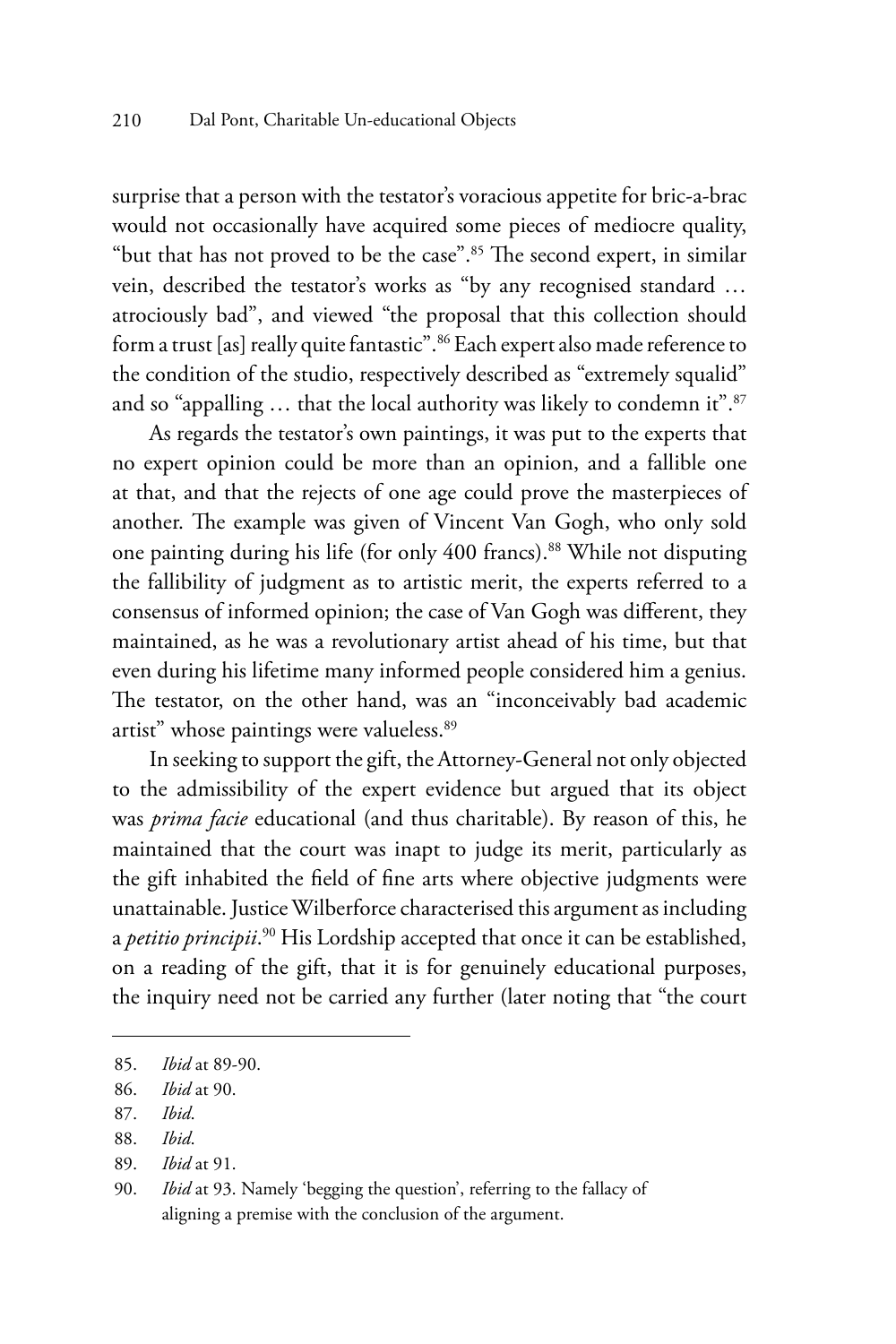cannot discriminate between ... methods of education");<sup>91</sup> the "whole question", accordingly, was whether the gift exhibited an educational character<sup>92</sup> (later in the judgment described in terms of "any educational tendency").<sup>93</sup> Justice Wilberforce then essentially assimilated inquiry into this character or tendency with one into public benefit, against a backdrop of caution in making judgments as to aesthetic merit:

[p]articularly where it is dealing with a subject matter in the sphere of art or aesthetics it must allow for the difficulty there is in making any secure objective judgment, for changes in fashion and in taste. It should recognise that the formation of an educated taste is a complex process, differing greatly as between individuals. It must allow for the differences — very great differences — of education and taste to be found among the members of the public who are likely to see the bequest. Nevertheless, making all these necessary allowances, there must come a point when the court, on the evidence, is impelled to say that *no sufficient element of benefit to the public is shown* to justify the maintenance in perpetuity of the subject matter given.<sup>94</sup>

Now fully couching the inquiry in terms of (public) benefit, his Lordship, albeit with "considerable hesitation", discerned a small benefit to be anticipated for the public; there is "just enough", he surmised, "given proper and skilled exhibition, in the collection to make a contribution to the formation of artistic taste to justify it", even if "[i]t may do no more than interest those who see it in styles of furniture and portraiture and encourage them to go further and to look for better specimens both of furniture and painting".<sup>95</sup> While conceding that the contribution would be a "small one", even "out of proportion to the resources locked up in preserving it", his Lordship did not think that the court "can measure the relation of benefit to expenditure and say that the former is, or is not, a justified use of the latter".<sup>96</sup> In conclusion, Wilberforce J was unable to say that to provide a room, with a number of objects possessing some degree of historical and artistic interest, open to the public, "will *not* be a

94. *Ibid* at 96 [emphasis added].

96. *Ibid*.

<sup>91.</sup> *Ibid* at 96.

<sup>92.</sup> *Ibid* at 93.

<sup>93.</sup> *Ibid* at 96.

<sup>95.</sup> *Ibid* at 97.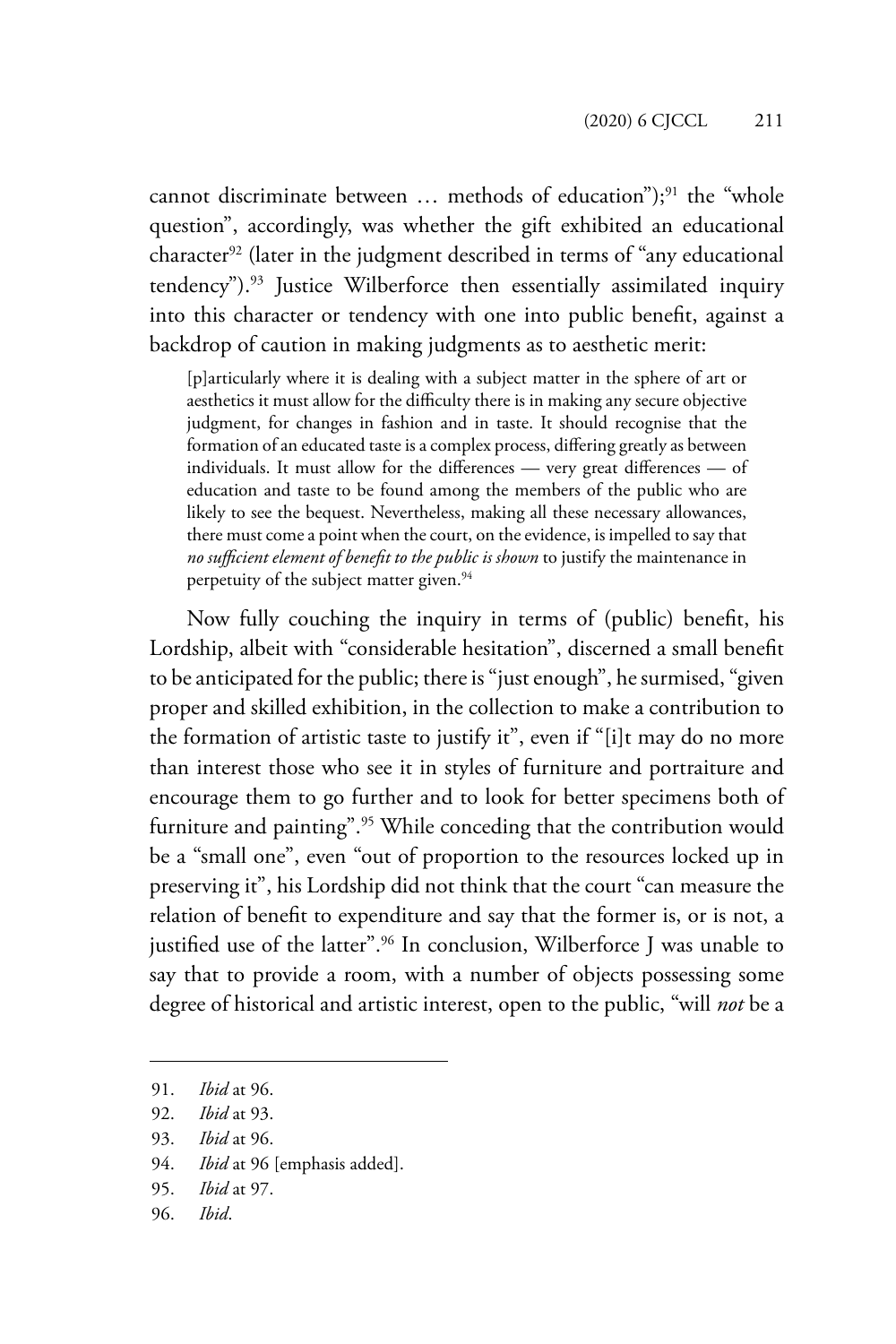benefit to the public".<sup>97</sup>

Various ramifications could emerge from the first instance judgment in *Re Pinion*, including the following. *First*, it is legitimate for a court to seek expert opinion as to educational merit, although it will not be constrained by it. *Second*, there appears some confluence between educational merit and public benefit. *Third*, at least in the field of aesthetic education, by reason of varying perceptions as to taste (in the broadest sense), the threshold for merit or public benefit is a low one. *Fourth*, that threshold is not determined by an inquiry into proportionality between benefit and cost. *Fifth*, the relevant test is apt to being expressed in the negative (will the object *not* benefit the public?) as opposed to the positive (will the object benefit the public?).

Seeking to uphold the first instance determination, on appeal counsel for the Attorney-General argued that "[o]nce it is shown that there is a scintilla of educational merit in the gift it is charitable", and "[t] he fact that a charity is thoroughly wasteful and overendowed does not matter".98 Contrarily, counsel for the testator's next-of-kin sought to shift the inquiry away from a possibility that someone would derive education or benefit from seeing the display, to one that located that benefit as the "natural and necessary consequence".<sup>99</sup>

While the English Court of Appeal did not explicitly endorse either view, in reversing Wilberforce J's decision it unsurprisingly inclined closer to the latter than the former. Common to each of the three separate judgments was a strong reliance upon the "unanimous" and "overwhelming" expert opinion that displaying the testator's collection lacked both educative value and public benefit.100 Lord Justice Russell vividly concluded, to this end, that where the evidence speaks to the "virtual certainty on balance of probabilities that no member of the

<sup>97.</sup> *Ibid* at 98 [emphasis added].

<sup>98.</sup> *Ibid* at 103.

<sup>99.</sup> *Ibid* at 104.

<sup>100.</sup> See *Ibid*, Harman LJ (referring to the need for "an accepted canon of taste on which the court must rely, for it has itself no judicial knowledge of such matters", namely the opinions of experts at 107); *ibid* at 107, Davies LJ; *ibid* at 110–11, Russell LJ.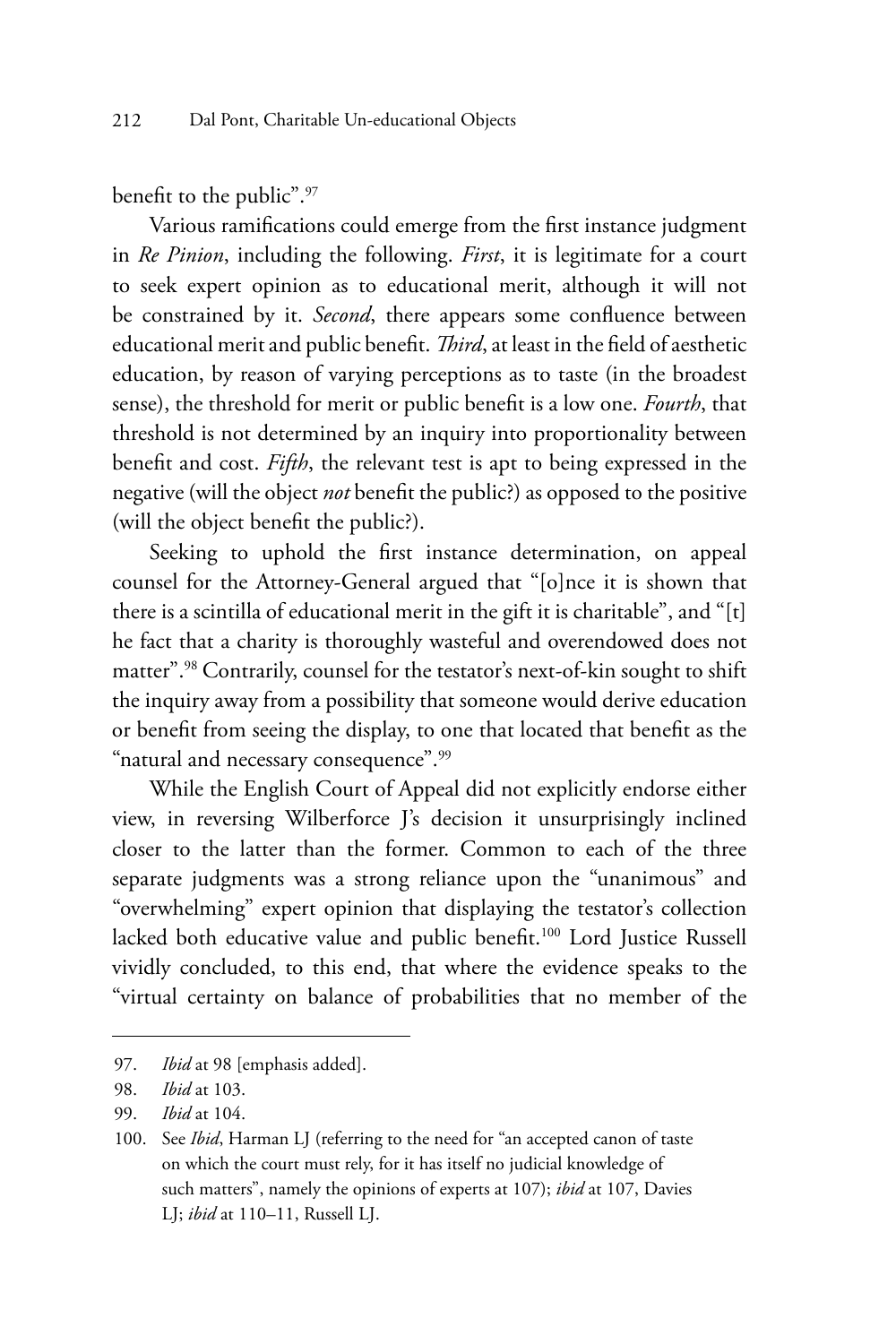public will ever extract one iota of education from the disposition, I am prepared to march it in another direction, pressing into its hands a banner lettered 'De minimis non curat lex'".101

Several observations are apt concerning the appeal judgments, by way of distinction from the decision at first instance. *First*, while expert evidence figured prominently in each case, its weight in the one direction proved decisive on appeal. It stands to reason that, had the expert opinion been divided or equivocal, the Court of Appeal may have proven more inclined to accept that *de gustibus non est disputandum* ('in matters of taste there can be no disputes'). *Second*, like Wilberforce J, the appeal judges approached the relevant inquiry by reference to educational tendency, advancement, merit and public benefit therefrom, rather than targeting one over the other. This suggests a belief that each is interlinked. *Third*, while the Court of Appeal did not purport to raise the threshold for merit or public benefit, acceptance of the expert evidence spoke against that threshold being met on the facts. This in turn avoided any need to inquire into proportionality between benefit and cost. *Fourth*, their Lordships approached their inquiry via a positive question: did the evidence "sufficiently establish that the gift would tend to advance or promote education in the relevant field"?<sup>102</sup> The need for this inquiry was propelled by the doubt cast over the merit of the object in question.

In passing, it may be noted that although not referred to in the judgments in *Re Pinion*, essentially the same outcome, on similar reasoning, had ensued some 25 years earlier before the Supreme Court of South Carolina in *Medical Society*. 103 There the testatrix's attempt to establish a museum to display items of her personal property collectively and exclusively failed for not being charitable. Again, evidence from multiple experts was adduced, which unanimously spoke against the educational merit of the collection, one fearing that any exhibition thereof would constitute a "museum of bad taste".<sup>104</sup> Far from benefiting the public, this prompted the court to conclude that its exhibition would

<sup>101.</sup> *Ibid* at 111 (namely 'the law does not concern itself with trifles').

<sup>102.</sup> *Ibid* at 110, Russell LJ.

<sup>103.</sup> *Medical Society*, *supra* note 36.

<sup>104.</sup> *Ibid* at 580.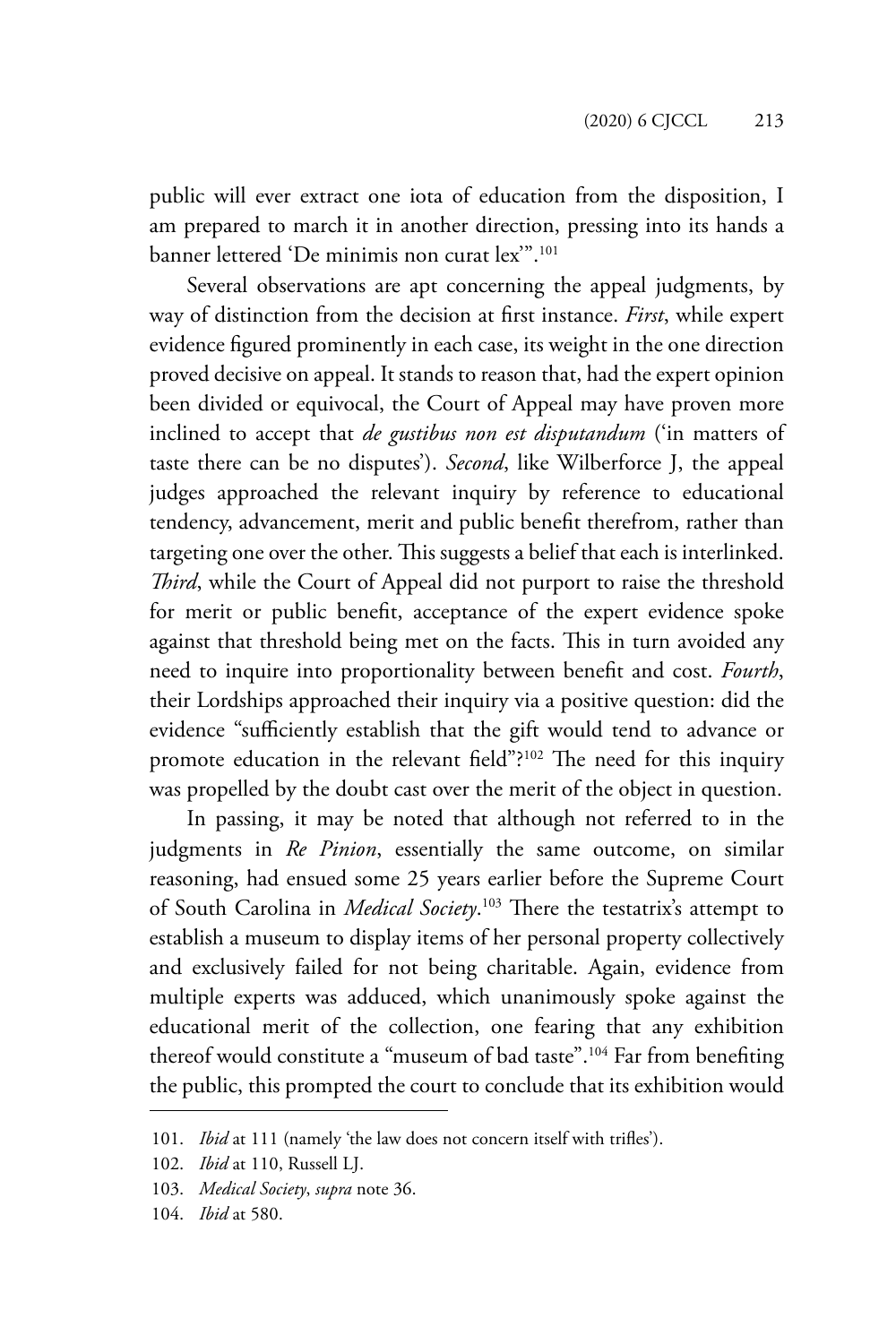prove detrimental to the public.<sup>105</sup>

Two further observations concerning the English Court of Appeal's reasons in *Re Pinion* are merited. The first concerns Lord Justice Harman's remark that he could "conceive of no useful object to be served in foisting upon the public this mass of junk".<sup>106</sup> This may have been intended to reiterate the concern of counsel for the next-of-kin that, were the gift upheld, "[e]very bad artist, writer or composer would then be able to inflict his works upon the public, provided that he had the necessary money".107 This is somewhat hyperbolic. After all, by its very nature charity hardly compels persons to partake. All in society have a choice whether or not, in this context, to view, read or listen. Moreover, it does not address the fact that the *inter vivos* establishment of a museum by a (well-endowed) individual is not circumscribed by merit (or taste). The point being made, rather, is that the law can be "censorious"<sup>108</sup> when it comes to testamentary purpose dispositions that are, according to expert opinion, entirely lacking in educational value or tendency.

The second observation pertains to Harman LJ's interpretation of the will as revealing an object "not to educate anyone, but to perpetuate his own name and the repute of his family".<sup>109</sup> Again, this appeared to reflect something raised by counsel for the next-of-kin, namely that "the testator himself said nothing whatever about education; his dominating purpose was the preservation of his own collection".110 In response, it may be noted that explicit reference to education in a purpose disposition is not

<sup>105.</sup> *Ibid* at 581.

<sup>106.</sup> *Re Pinion*, *supra* note 25 at 107.

<sup>107.</sup> *Ibid* at 100.

<sup>108.</sup> *Collier*, *supra* note 32 at 92, Hammond J.

<sup>109.</sup> *Re Pinion*, *supra* note 25 at 106.

<sup>110.</sup> *Ibid* at 99.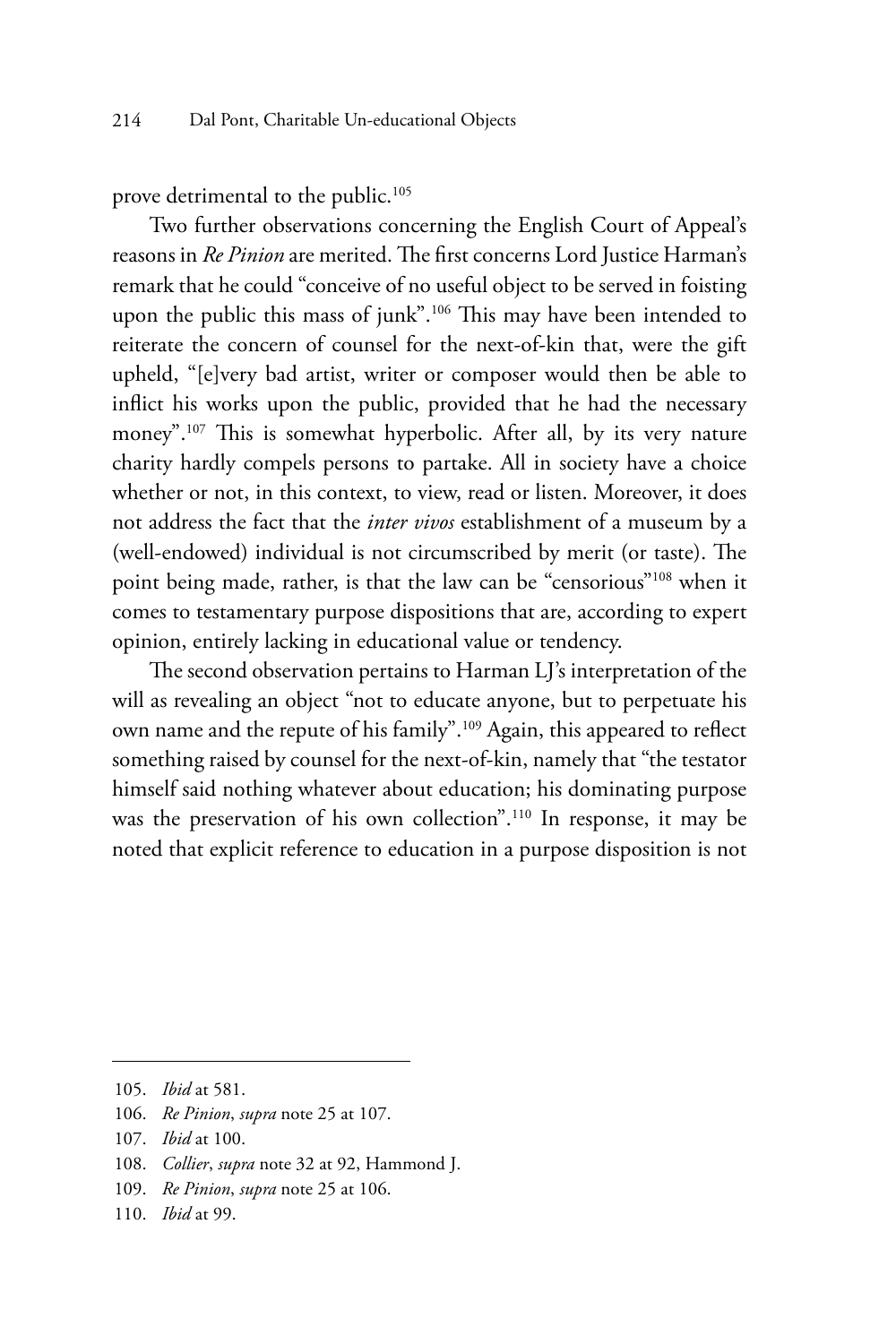essential to it being construed as for the advancement of education.<sup>111</sup> Most of the cases on aesthetic appreciation under the charity umbrella are not expressed in explicitly educational terms. A tendency to 'educate' is not confined to objects described in precisely that manner.

A further response is that, as noted at the outset of this article, it has long been established that charitable status is driven not by motive but by nature and effect. An object that is educational does not lose that character for charity law purposes merely because it was ostensibly propelled by egocentricity. The case law reveals multiple occasions where memorials to the testator and his or her family were no doubt motivators for testamentary dispositions exhibiting an educational slant.<sup>112</sup> So had the collection in *Re Pinion* exhibited at least some educational merit, that it may well have been motivated to perpetuate the testator's name would not itself have precluded charitable status.

## **V. Funding of Publication and Distribution of Works**

Testators may wish to perpetuate their reputation in other ways, such as by leaving funds to support the publication or other dissemination of their work. As mentioned above in the context of public displays, there is nothing in principle to preclude a person from allocating funds *inter vivos* to this publication or dissemination. For instance, a budding author can self-publish, nowadays cheaply and conveniently via the internet, or otherwise disseminate their work to the public. That those wares lack

<sup>111.</sup> An odd decision in this context is *Emmert v Union Trust Company of Indianapolis*, 227 Ind 571 (Sup Ct 1949) at 453, where the majority of the Court, while conceding that the diaries of the testatrix's grandfather (the publication of which was to be funded by a bequest in the testatrix's will) were of educational value to the state and nation, nonetheless ruled against the disposition because of an ostensible absence of charitable intent. The strong dissent delivered by Gilkinson CJ better aligns with the case law trajectory, as it acknowledged that 'publication' necessarily involved public dissemination of what was established to have possessed educational merit.

<sup>112.</sup> See *e.g. Re Delius (deceased)*, [1957] Ch 299 (ChD (Eng)) [*Re Delius*] (discussed in Part V); *Sharp*, *supra* note 76 (discussed earlier in Part IV).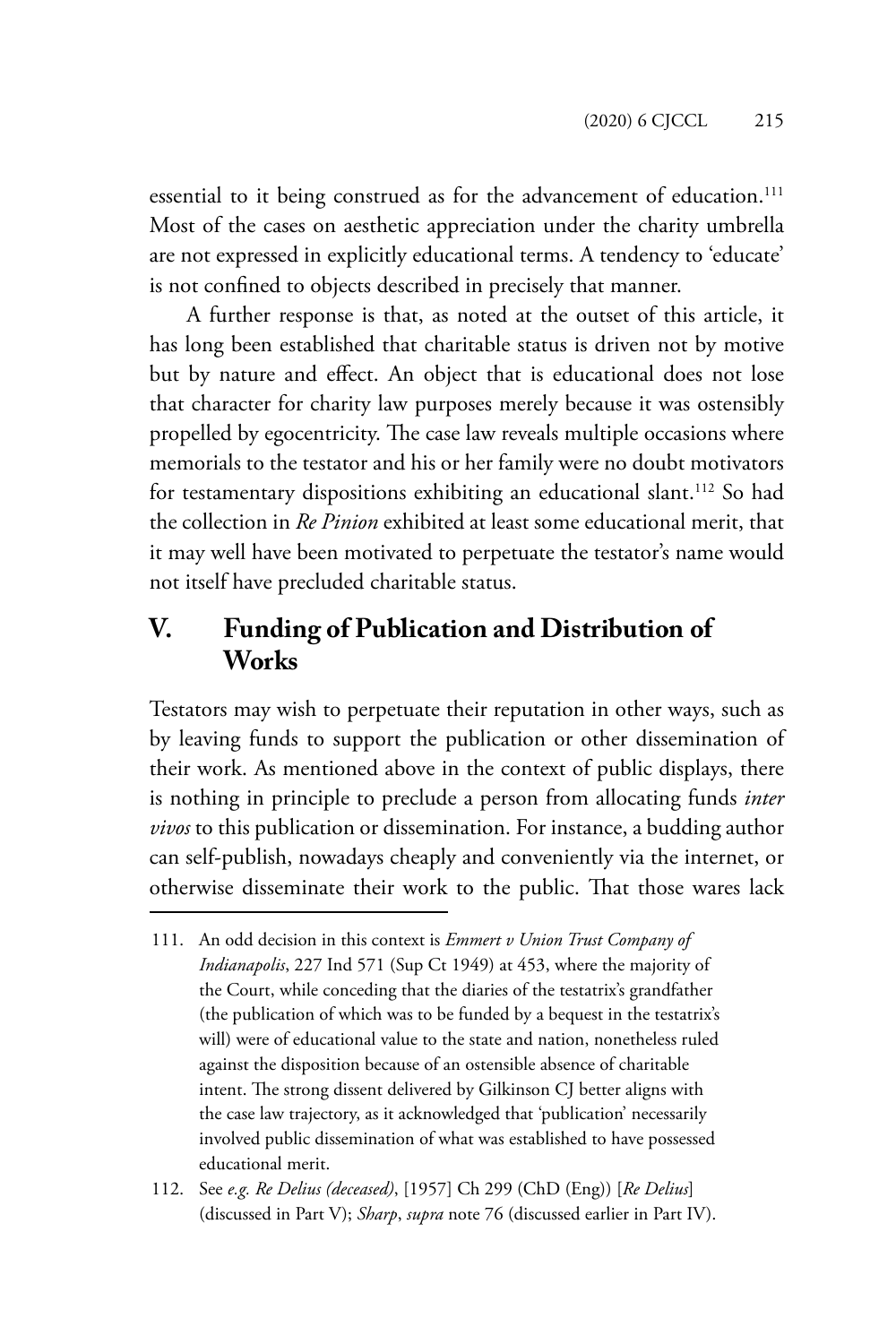educational value does not stand in the way of their pursuit.

When, however, this is sought to be effected via testamentary means, to the extent that it (in all likelihood) involves a purpose gift, it must exhibit a charitable flavour.<sup>113</sup> Otherwise there is no one withstanding to enforce the purpose so prescribed. To this end, as an American court has remarked, "[a] man may do many things while living which the law will not do for him after he is dead".114 Having said that, if the publication or dissemination of a person's work is effected via an *inter vivos* purpose trust, its validity likewise rests upon charitable status.

A case illustration is *Re Delius*, 115 where the wife of the composer Frederick Delius bequeathed her residuary estate on trusts for the advancement of her husband's musical works. She directed her trustees to "apply the royalties income and the income of my residuary trust fund for or towards the advancement in England or elsewhere of the musical works of my late husband"116 by means of audio-recordings, publication and performance. Because the standard of Delius's work was widely perceived as high, Justice Roxburgh did not need to consider the position had the trust been for the promotion of the works of "some inadequate composer".117 His Lordship noted the suggestion that perhaps a court should have no option but to give effect even to such a trust. Though purporting to disclaim any investigation of that problem, his ensuing

- 115. *Re Delius*, *supra* note 112.
- 116. *Ibid* at 299.

<sup>113.</sup> *Cf*. *Collier*, *supra* note 32 where Hammond J pondered "why testators do not simply make a specific bequest of a sum to a named person or institution and direct publication" instead of invoking "the problematical charity head" at 91. The problem, though, concerns who has standing to enforce such a purpose gift of this kind.

<sup>114.</sup> *Manners v Philadelphia Library Company*, 93 Pa 165 (Sup Ct 1880) at 172.

<sup>117.</sup> *Ibid* at 306. *Cf*. *Green v Monmouth University*, 237 NJ 516 (Sup Ct 2019) (where, in the context of the American doctrine of charitable immunity, the Supreme Court of New Jersey remarked that "courts should not be in the business of deciding what music constitutes 'educational' music and what does not" (at 538), before adding that "[r]equiring courts to engage in such an analysis is problematic" (at 539)).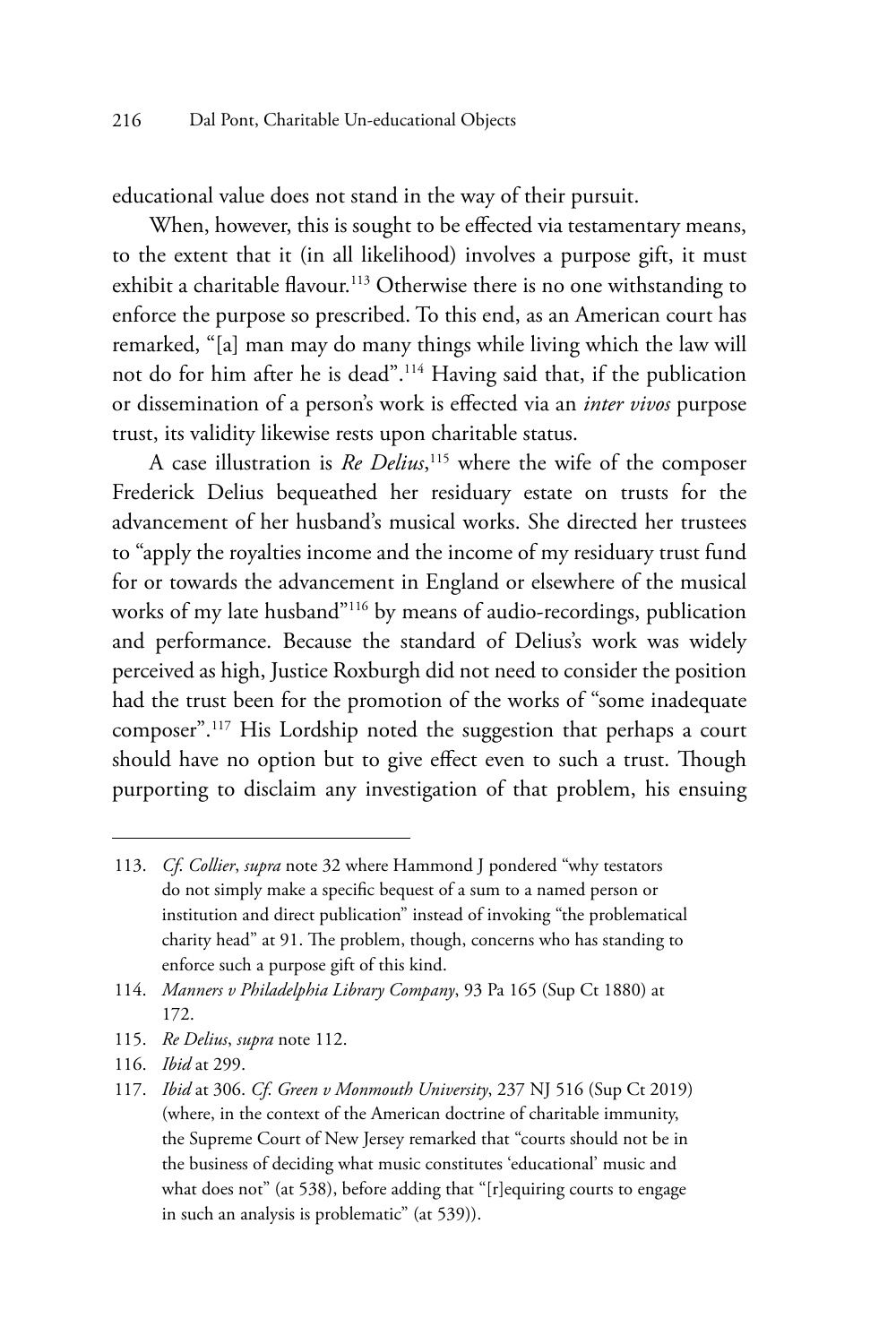reference to the promotion of a particular composer's music being charitable "presupposing … that the composer is one whose music is worth appreciating"<sup>118</sup> suggests that the court is not so hamstrung.

Such a view, in any event, aligns with the merit inquiry surfacing in the first two scenarios the subject of this article. The point is confirmed by later judgments in Australia and New Zealand. In the earlier of the two, *Re Elmore (deceased)*, 119 the Supreme Court of Victoria was asked to determine, *inter alia*, whether or not a bequest for the publication of the testator's prose and poetry should be characterised as charitable. As the testator was not a known or published author, the trustee of the estate produced evidence from an academic specialising in English. The evidence indicated that the testator's works had "no literary merit" and "no significant education value",<sup>120</sup> leading Justice Gowans to strike down the bequest.

The New Zealand decision, *Collier*, 121 similarly involved a bequest to publish a 'book' that was struck down. But what marks this case as unusual is that the presiding judge, Hammond J, appeared to reach this conclusion without the assistance of expert evidence. This was so notwithstanding his Honour's mention of the advisability of bringing before the court "expert evidence that a prospective work has at least *some* educative value or public utility to enable recognition of it", which he characterised as operating "as a floor below which a work cannot sink".122 A review of the 'book' led Hammond J to describe it as "no such thing", and "no more than a short pamphlet, with some attachments"; his Honour could "[not] conceive of circumstances in which any publishing house would have had an interest in the book (and some have declined it)".123 Its absence of "educative value" or "public utility" meant that the minimal threshold test was not met.<sup>124</sup>

- 121. *Collier*, *supra* note 32.
- 122. *Ibid* at 92 [emphasis original].
- 123. *Ibid*.
- 124. *Ibid*.

<sup>118.</sup> *Re Delius*, *ibid* at 307.

<sup>119.</sup> [1968] VR 390 (VSC (Austl)) [*Elmore*].

<sup>120.</sup> *Ibid* at 393.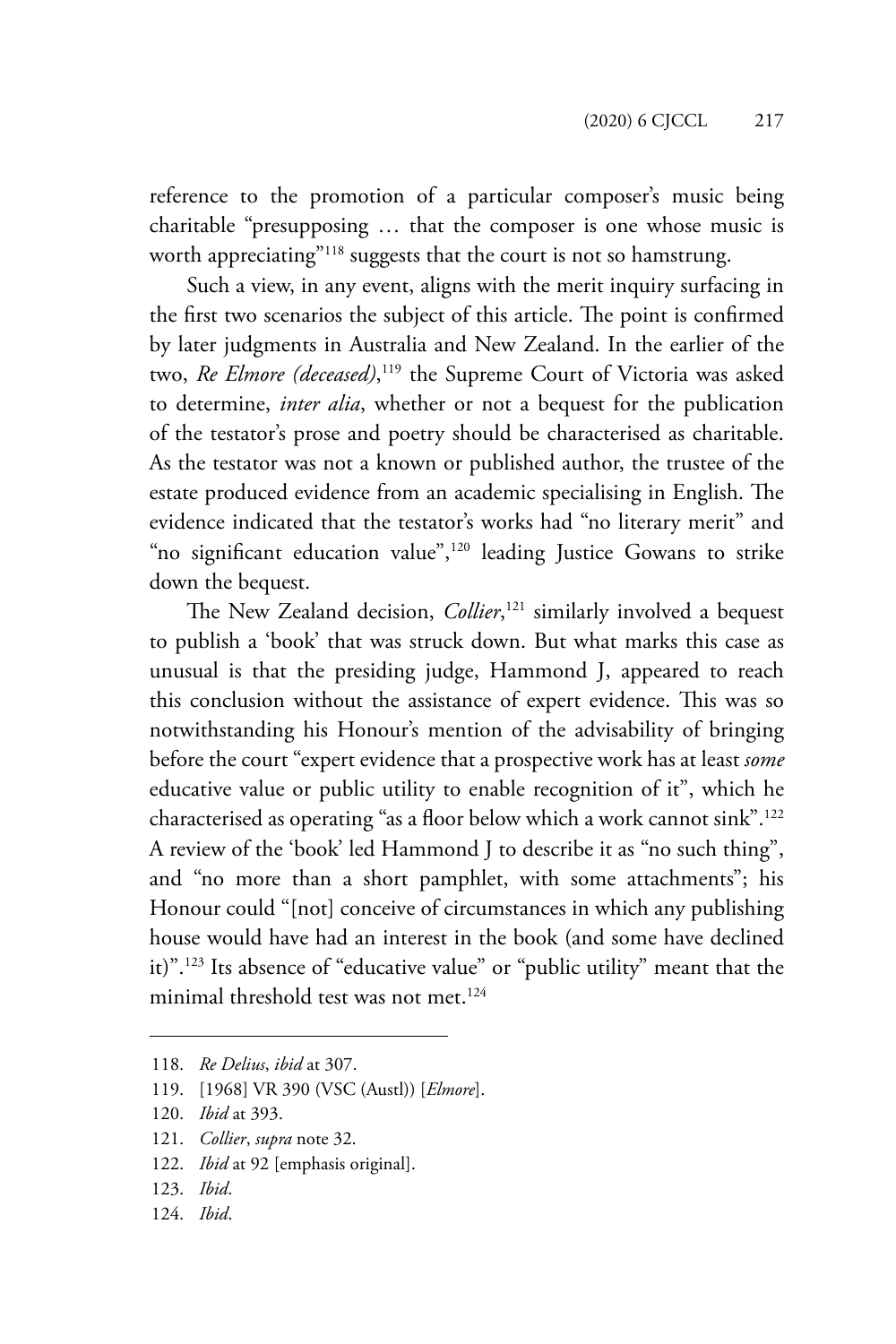The omission to adduce expert evidence may well have been driven by a desire to contain costs (although the value of the estate approached NZD \$2,000,000) and judicial confidence that the 'book' in question lacked educational merit. Given the cursory treatment of the 'book' issue in the judgment (in effect exhausted by what appears in the preceding paragraph), one can only assume that its content was *prima facie* so poor as to practically torpedo any claim to merit. That this is very much likely to be the exception than the rule explains the common judicial inclination, acknowledged by Hammond J, to rely upon expert evidence.

In any case, it may be queried whether educational merit necessarily ties to publishable quality, which is a possible inference from the remarks in *Collier*. Confident determinations as to (lack of) publishable quality may be possible at the extremes — compare, for instance, the publication of the works of Delius compared to those of the testatrix in *Collier* — but there remains a potentially broad middle ground where opinions may differ, and differ significantly. Academic writers who submit their work to refereed journals can all testify to this proposition. Moreover, *Collier* should not be read as suggesting that works rejected for publication by commercial publishers necessarily lack merit. Few, if any, published authors have never suffered the ignominy of rejected proposals (and often many of them).

To the extent that the concept of 'publishability' exhibits broad parameters — that rest upon time, place, audience as well as opinion consistent and unanimous expert opinion is the prism through which the process of binary determination must pass. Should evidence of this kind be equivocal, variable or even diametrically opposed, it would presumably take an interventionist judge to side against upholding the disposition.

#### **VI. Where Does This Leave Us?**

The case law has revealed degrees of judicial interventionism when it comes to the merit of educational objects. What is consistent in this regard, however, is recognition that matters of ostensibly questionable educational merit justify being probed, whether or not by reference to 'benefit', almost invariably with resort to expert opinion. This in turn presents another wrinkle to the challenges identified at the outset of